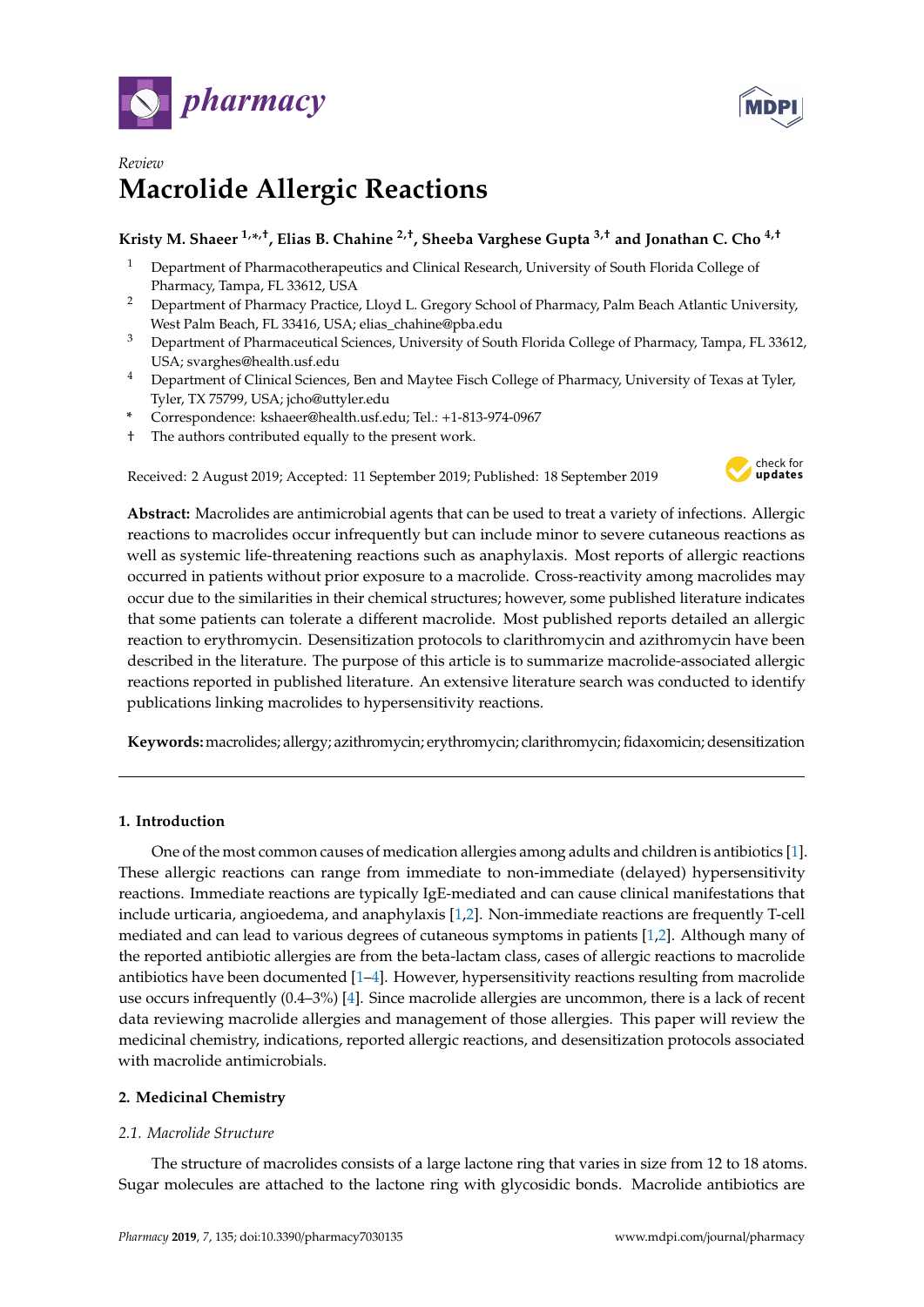classified based on the number of atoms in the lactone ring; 14-membered lactones (erythromycin) and clarithromycin), 15-membered lactones (azithromycin), ketolide (telithromycin) and 18-membered lactone (fidaxomicin). All clinically available macrolides, with the exception of erythromycin and fidaxomicin, are either synthetically or semi-synthetically generated. Natural macrolides have instability in the gastric environment, resulting in undesired pharmacokinetic properties, such as incomplete absorption resulting in decreased bioavailability [\[5\]](#page-16-3). and clarithromycin), 15-membered lactones (azithromycin), ketolide (telithromycin) and 18-membered<br>lactone (fidaxomicin). All clinically available macrolides, with the exception of erythromycin and<br>fidaxomicin, are either

#### *2.2. Mechanism of Action*  $A$ l macrolides except for fidayomicin block bacterial protein synthesis by binding reversiblesis by binding reversibles

All macrolides except for fidaxomicin block bacterial protein synthesis by binding reversibly to the 23S ribosomal RNA (rRNA) in the 50S-subunit of prokaryotic ribosomes [\[6\]](#page-16-4). Fidaxomicin exerts its bactericidal effects by inhibiting bacterial RNA polymerase at transcription initiation by binding to the DNA template-RNA polymerase complex [\[7\]](#page-16-5).

#### *2.3. Structural Aspects behind Cross-Reactivity 2.3. Structural Aspects behind Cross-Reactivity*

Allergic reactions to macrolides are relatively less common compared to other classes of antibiotics (Figure [1\)](#page-1-0) [\[4\]](#page-16-2). Macrolides with a 14- membered lactone ring such as erythromycin and clarithromycin have<br> been reported to express cross-reactivity in single case reports. The exact mechanism of hypersensitivity  $\overline{\phantom{a}}$ due to macrolides is not clearly understood [\[8\]](#page-16-6). Azithromycin is a semisynthetic derivative of erythromycin with a 15-membered lactone ring in its structure. Owing to azithromycin's structural similarity to erythromycin, cross-reactivity with erythromycin has also been reported. There is a lack of scientific evidence to support cross sensitization between various macrolide derivatives [\[8\]](#page-16-6). macrolide derivatives [8]. Allergic reactions to macrolides are relatively less common compared to other classes of Antigu reactions to macronides are relatively less common compared to other classes of antipolities

<span id="page-1-0"></span>

Figure 1. Chemical structures of macrolides.

#### **3. Place in Therapy**

Macrolides are a well-established class of antibiotics. They exhibit bacteriostatic activity against a wide range of gram-positive, gram-negative, and atypical bacteria [\[9\]](#page-17-0). Erythromycin, the macrolide with the longest use in practice, has a few remaining indications as the drug of choice given the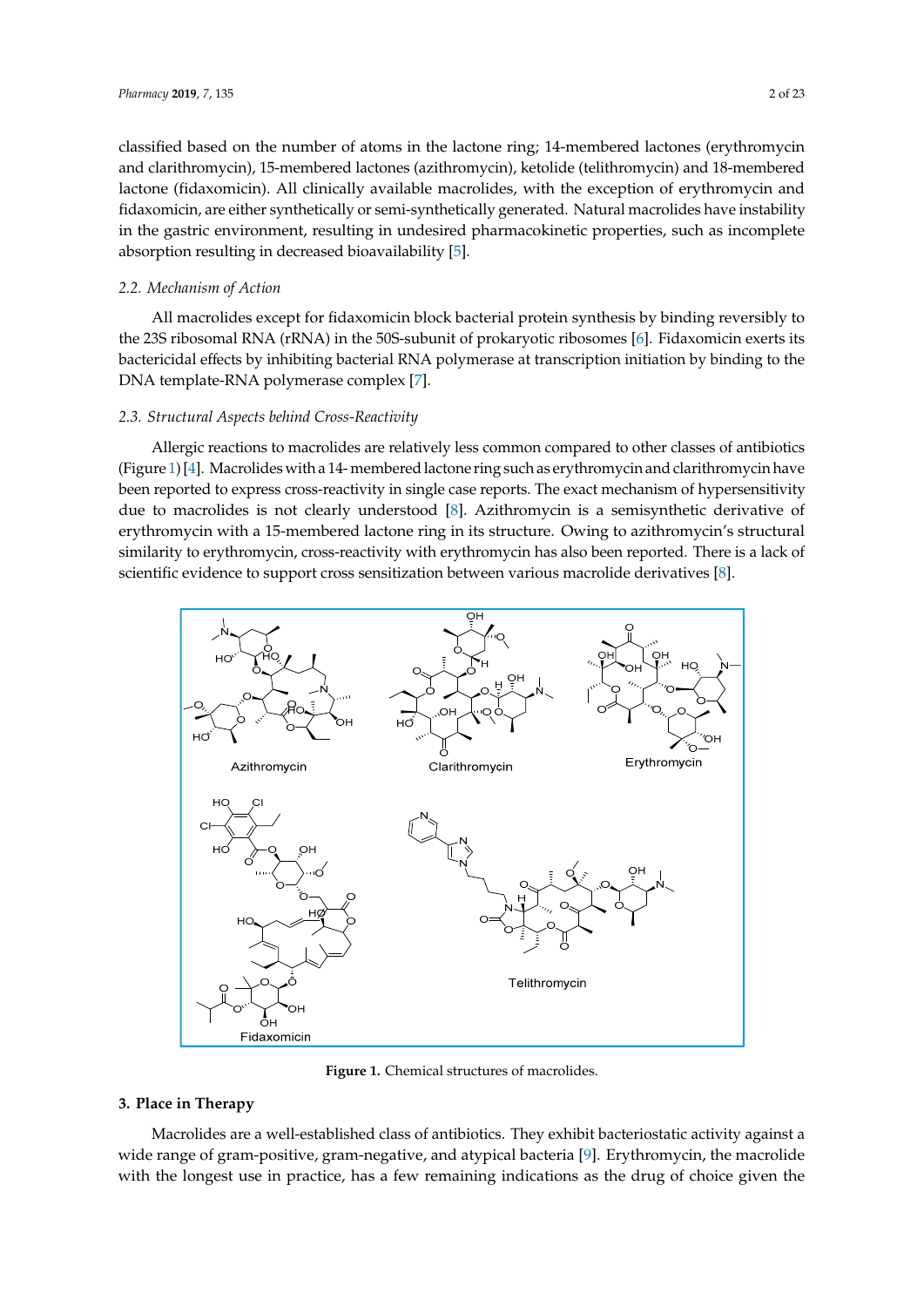rise in antibiotic resistance and the availability of more effective and safer antibiotics. Azithromycin and clarithromycin have largely replaced erythromycin in clinical practice because of their broader spectrum of activity, better pharmacokinetics profile, and fewer gastrointestinal adverse effects [\[9\]](#page-17-0). In addition, azithromycin is associated with fewer drug–drug interactions than erythromycin and clarithromycin [\[9\]](#page-17-0).

Macrolides are the drugs of choice for the treatment of various atypical bacteria [\[9\]](#page-17-0). Erythromycin is the drug of choice for the treatment of diphtheria caused by *Corynebacterium diphtheriae*, although antitoxin is the primary treatment. Erythromycin is also the drug of choice for the treatment of infants with pneumonia caused by *Chlamydia trachomatis*. Azithromycin is the drug of choice for the treatment of trachoma, urethritis, and cervicitis caused by *Chlamydia trachomatis* and chancroid caused by *Haemophilus ducreyi*. Azithromycin with or without rifampin is also one of the regimens of choice for the treatment of *Legionella pneumophila*, which can cause serious atypical pneumonia. Clarithromycin is the drug of choice for the treatment of *Helicobacter pylori* as part of a combination regimen with amoxicillin and omeprazole. Clarithromycin in addition to amikacin is the regimen of choice for the treatment of infections caused by *Mycobacterium fortuitum* and *Mycobacterium chelonae*. Erythromycin and azithromycin are the drugs of choice for the treatment of infections caused by *Bartonella henselae* (cat scratch fever), *Bartonella quintana* (trench fever), *Campylobacter jejuni*(diarrhea), *Chlamydia trachomatis* (conjunctivitis and urethritis), and *Ureaplasma urealyticum* (urethritis). Azithromycin and clarithromycin are the drugs of choice for the treatment of infections caused by *Mycobacterium avium complex* as part of a combination regimen with ethambutol and rifabutin or monotherapy for primary or secondary prophylaxis. Lastly, all three macrolides are the drugs of choice for the treatment of pertussis (whooping cough) caused by *Bordetella pertussis* and atypical pneumonia caused by *Chlamydophila pneumonia* and *Mycoplasma pneumoniae*.

Many clinical practice guidelines recommend the use of macrolides for the empiric treatment of respiratory tract infections although antibiotic resistance among *Streptococcus pneumoniae*, *Haemophilus influenzae*, and *Moraxella catarrhalis* is on the rise [\[10](#page-17-1)[–13\]](#page-17-2). Current guidelines recommend the empiric use of macrolides as the drugs of choice for the treatment of atypical pneumonia in children and community-acquired pneumonia in adults as monotherapy in the outpatient setting and as combination therapy with a beta-lactam in the inpatient setting [\[10,](#page-17-1)[11\]](#page-17-3). Current guidelines recommend the empiric use of macrolides as alternative choices for the treatment of acute otitis media and streptococcal pharyngitis [\[12,](#page-17-4)[13\]](#page-17-2).

Macrolides can also be used as alternative options for the treatment of various infections in patients who are not able to take the drugs of choice because of allergic reaction or intolerance [\[9\]](#page-17-0). For example, erythromycin can be used as an alternative to cephamycins as part of a combination regimen to prevent infections associated with colorectal surgeries or as an alternative to penicillins for the prevention of rheumatic fever. In rare circumstances, erythromycin can be used as an alternative to ciprofloxacin, doxycycline, and penicillins for the treatment of anthrax caused by *Bacillus anthracis* or as an alternative to tetracyclines for the treatment of infections caused by Lymphogranuloma venereum. More commonly, erythromycin can be used as an alternative to tetracyclines for the treatment of acne vulgaris. Azithromycin can be used as an alternative to ceftriaxone or fluoroquinolones for the treatment of typhoid fever caused by *Salmonella typhi* or as an alternative to fluoroquinolones for the treatment of diarrhea caused by *Shigella dysenteriae.* Azithromycin can also be used as an alternative to doxycycline and penicllins for the treatment of Lyme disease caused by *Borrelia burgdorferi* or as an alternative to clindamycin and quinine for the treatment of babesiois caused by *Babesia microti*. Azithromycin and clarithromycin can be used as an alternative to trimethoprim/sulfamethoxazole for the treatment of respiratory infections caused by *Haemophilus influenzae*. Lastly, all three macrolides can be used as an alternative to penicillins for the treatment of respiratory and skin and soft tissue infections caused by groups A, C, and G *Streptococcus, Streptococcus pneumoniae*, and *Moraxella catarrhalis*.

Fidaxomicin is a unique antibiotic, and represents the latest addition to the macrolides [\[14\]](#page-17-5). It exhibits bactericidal activity against *Clostridoides di*ffi*cile*. Fidaxomicin is not systemically absorbed, is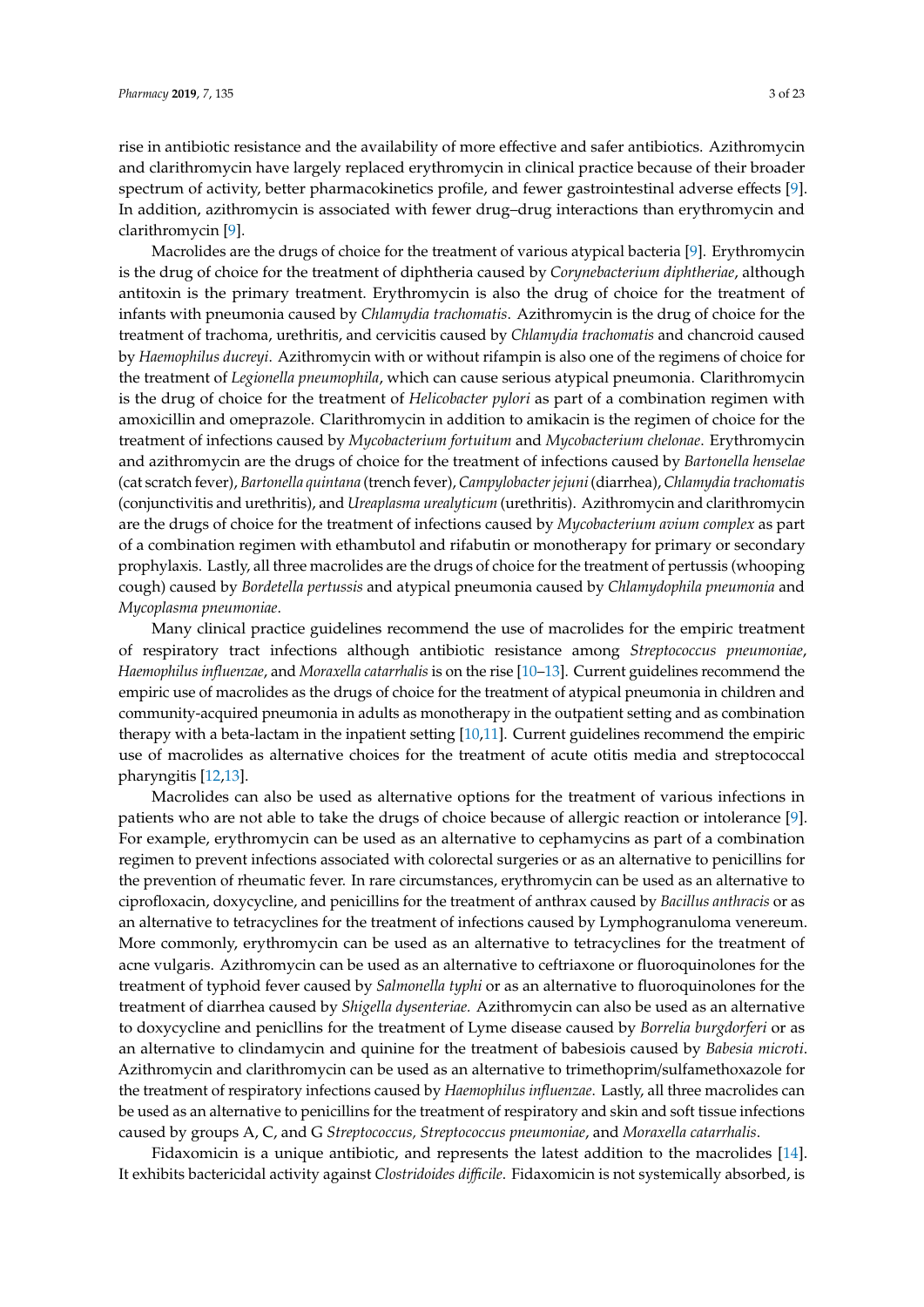well tolerated, and is not associated with any known drug interactions. Clinical trials have shown that fidaxomicin is non-inferior to vancomycin for the treatment of *Clostridioides di*ffi*cile* infection (CDI) and is associated with lower recurrence rates. Current CDI guidelines recommend the use of fidaxomicin for the treatment of initial severe, non-severe, and recurrent episodes [\[15\]](#page-17-6).

#### **4. Published Allergic Reactions**

To gather relevant information, a literature search was performed using the PubMed, EBSCOhost, and Google Scholar electronic databases for articles published up to 17 May 2019, with restrictions for English language and human subjects. Search terms used to identify the included articles weremacrolides, azithromycin, clarithromycin, erythromycin, fidaxomicin, hypersensitivity, allergy, rash, toxic epidermal necrosis, Stevens Johnson Syndrome, fixed drug eruption, maculopapular rash, exanthema, and desensitization. Articles about macrolides used as immunosuppressants (e.g., tacrolimus, everolimus, pimecrolimus, and sirolimus) and uncommonly or commercially unavailable were excluded (e.g., kitasamycin, josamycine midecamycin, roxithromycin, spiramycin, telithromycin, and troleandomycin). References of publications for which the full text was retrieved were also reviewed for additional literature sources.

In general, allergic reactions to macrolides reported in the literature are rare. Macrolides are available in a variety of dosage forms, and of those, topical, oral, intravenous, and ophthalmic formulations have been reported to cause an allergic reaction. The initial search for articles regarding macrolide hypersensitivity yielded 1895 citations. Following completion of all search strategies and terms a total of 120 reports were included and summarized in this review. The types of reactions for erythromycin, clarithromycin, azithromycin, and fidaxomicin are summarized in Tables [1](#page-7-0)[–4.](#page-13-0) The included reports were published between 1958 and 2018, with reports from 27 different countries. Reported reactions occurred in a variety of patient populations, such as pediatrics ( $n = 50$ ), adults ( $n = 105$ ), and unknown  $(n = 20)$ . Many providers tested patients to confirm the hypersensitivity  $(n = 79)$ . Several of the reactions involved patients who had received a prior macrolide  $(n = 43)$  and of those 23 patients with repeated reactions. Repeated occupational exposures led to 10 subjects with cutaneous adverse reactions to azithromycin [\[16](#page-17-7)[–18\]](#page-17-8).

The breakdown of studies included 88 case reports, 12 case series, 2 cross-sectional, 1 double-blind, placebo-controlled, 5 prospective, and 12 retrospective. There were 58 publications describing erythromycin-associated allergic reactions [\[19–](#page-17-9)[77\]](#page-19-0). There were 33 publications describing clarithromycin as a culprit for allergic reactions [\[72](#page-19-1)[,73](#page-19-2)[,75](#page-19-3)[,78–](#page-19-4)[106\]](#page-20-0). There were 31 published reports describing azithromycin associated allergic reactions [\[16–](#page-17-7)[18](#page-17-8)[,95](#page-20-1)[,104,](#page-20-2)[107–](#page-21-0)[131\]](#page-22-0). Uniquely, the ophthalmic formulation of azithromycin was associated with contact dermatitis [\[119](#page-21-1)[,123\]](#page-21-2). There was a single publication dedicated to a case series describing 12 patients who had hypersensitivity reactions to fidaxomicin [\[132\]](#page-22-1). Maculopapular exanthema eruptions developed in four subjects suffering from mononucleosis who were also on macrolide therapy [\[43](#page-18-0)[,109](#page-21-3)[,111](#page-21-4)[,122\]](#page-21-5). Five cases involved the development of contact dermatitis with topical erythromycin [\[26](#page-17-10)[,35](#page-18-1)[,51](#page-18-2)[,56](#page-18-3)[,58\]](#page-19-5). Four cases resulted in a fatality secondary to the severe allergic reaction [\[19,](#page-17-9)[33,](#page-18-4)[88,](#page-20-3)[91\]](#page-20-4). Fourteen patients were reported to have anaphylactic reactions to a macrolide [\[19](#page-17-9)[,23](#page-17-11)[,59](#page-19-6)[,66](#page-19-7)[,73](#page-19-2)[,74,](#page-19-8)[81,](#page-19-9)[98,](#page-20-5)[100,](#page-20-6)[108,](#page-21-6)[121,](#page-21-7)[132\]](#page-22-1). Drug reaction with eosinophilia and systemic symptoms syndrome was reported in four patients who received azithromycin and one patient who received clarithromycin [\[105](#page-20-7)[,118](#page-21-8)[,120](#page-21-9)[,124](#page-21-10)[,129\]](#page-21-11). Erythromycin  $(n = 1)$ , clarithromycin  $(n = 2)$ , and azithromycin  $(n = 1)$  have been implicated in leukocytoclastic vasculitis [\[60,](#page-19-10)[79,](#page-19-11)[84,](#page-19-12)[113\]](#page-21-12). Fourteen publications implicated a macrolide as the cause of an allergic reaction with subjects who received concomitant antimicrobials [\[25,](#page-17-12)[41,](#page-18-5)[44](#page-18-6)[–46,](#page-18-7)[58,](#page-19-5)[76,](#page-19-13)[78,](#page-19-4)[90,](#page-20-8)[101,](#page-20-9)[102,](#page-20-10)[105,](#page-20-7)[119,](#page-21-1)[131\]](#page-22-0). The most common concomitant agents were an aminoglycoside ( $n = 3$ ), a beta-lactam ( $n = 3$ ), and a sulfa  $(n = 4)$  [\[41,](#page-18-5)[44–](#page-18-6)[46,](#page-18-7)[78,](#page-19-4)[90](#page-20-8)[,101](#page-20-9)[,102](#page-20-10)[,119](#page-21-1)[,131\]](#page-22-0). It is possible that one of the concomitant antimicrobials could have elicited the allergic reaction. Two publications excluded a concomitant antimicrobial as the cause with allergy testing [\[45,](#page-18-8)[58\]](#page-19-5).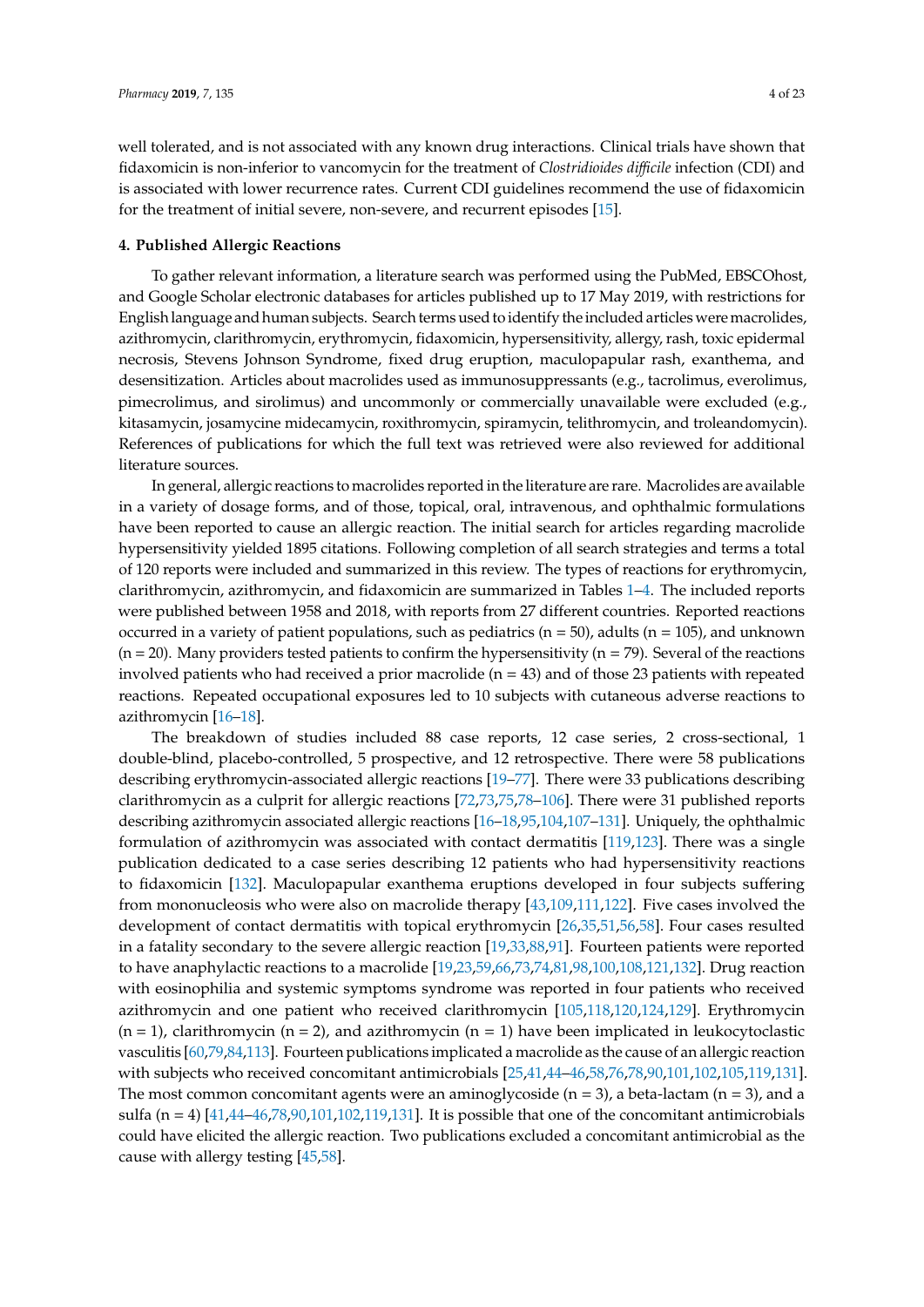| Reaction                                       | Time of Onset <sup>#</sup> | Demographics       | Dosage Form | <b>Concomitant Agents</b> | Allergy Evaluation/Confirmation | <b>Prior Sensitization</b>                  | <b>Notes</b> |
|------------------------------------------------|----------------------------|--------------------|-------------|---------------------------|---------------------------------|---------------------------------------------|--------------|
| Anaphylaxis [19]                               | 5 min                      | 2 y/o F            | IM          | $\mathbf N$               | $\mathbf N$                     | $\mathbf N$                                 | Fatal        |
| Urticaria <sup>[20]</sup>                      | 1 day                      | 24 y/o M           | $\rm IM$    | $\mathbf N$               | Y<br>$(IDT+)$                   | $\mathbf N$                                 |              |
| <b>MPR</b> [21]                                | 5 days                     | $NR (< 18$ y/o)    | PO          | N                         | Y<br>$(DPT+)$                   | $\mathbf N$                                 |              |
| <b>MPR</b> [21]                                | 2 days                     | NR (< 18 y/o)      | PO          | $_{\rm N}$                | $\mathbf N$                     | $\mathbf N$                                 |              |
| <b>MPR</b> [21]                                | NR                         | NR (< 18 y/o)      | PO          | ${\rm N}$                 | Y<br>$(DPT-)$                   | $\mathbf N$                                 |              |
| <b>MPR</b> [22]                                | $\rm{NR}$                  | $\rm{NR}$          | PO          | $\mathbf N$               | $\mathbf N$                     | $\mathbf N$                                 |              |
| Anaphylaxis (dyspnea,<br>laryngeal edema) [23] | Several h                  | 60 y/o M           | PO          | $\mathbf N$               | $Y(MDT+)$                       | $\mathbf N$                                 |              |
| <b>HSP</b> [24]                                | $1-1.5$ days               | 51 y/o M           | ${\rm PO}$  | $_{\rm N}$                | $\mathbf N$                     | $\mathbf N$                                 |              |
| FDE [25]                                       | $12 + h*$                  | 22 y/o M           | PO          | Y<br>(terramycin)         | N                               | Y<br>(E, with same reaction)                |              |
| Urticaria <sup>[26]</sup>                      | 7 days                     | 7 y/o F            | PO          | $\mathbf N$               | Y<br>$(PT-, ST+)$               | $\mathbf N$                                 |              |
| CD [26]                                        | 21 days                    | $52 \text{ y/o F}$ | TOP         | ${\rm N}$                 | Y<br>$(PT+)$                    | $\mathbf N$                                 |              |
| Cholestatic hepatitis [27]                     | 1.5 days                   | 53 y/o F           | PO          | $\mathbf N$               | Y<br>$(LTT+)$                   | Y<br>(E, 2.5 yrs prior no reaction)         |              |
| <b>MPR</b> [28]<br>Hepatotoxicity              | 1 day                      | 7 y/o M            | ${\rm PO}$  | ${\rm N}$                 | $\mathbf N$                     | $\mathsf{Y}$<br>(28 days prior no reaction) |              |
| Rash [29]                                      | 8 days                     | 51 y/o M           | ${\rm IV}$  | ${\bf N}$                 | ${\bf N}$                       | $\mathbf N$                                 |              |
| Rash [30]                                      | 7 days                     | $18 \text{ y/o F}$ | PO          | N                         | $\mathbf Y$<br>$(DPT+)$         | $\mathbf N$                                 |              |
| Cholestatic hepatitis [31]                     | 17 days                    | $15 \text{ y/o F}$ | PO          | Y<br>(propoxyphene)       | $\mathbf N$                     | N                                           |              |
| Cholestatic hepatitis [31]                     | 7 days                     | 23 y/o M           | PO          | $_{\rm N}$                | $\mathbf N$                     | $\mathbf N$                                 |              |
| Cholestatic hepatitis [31]                     | 1 day                      | $44$ y/o F         | PO          | Y<br>(propoxyphene)       | ${\bf N}$                       | Y<br>(E, 6 mo prior)                        |              |
| Cholestatic hepatitis [31]                     | NR                         | $35 \text{ y/o F}$ | PO          | $\mathbf N$               | ${\bf N}$                       | $\mathbf N$                                 |              |
| Cholestatic hepatitis [31]                     | 49 days                    | 17 y/o F           | PO          | $\mathbf N$               | ${\bf N}$                       | $\mathbf N$                                 |              |
| Cholestatic hepatitis [31]                     | 7 days                     | 54 y/o F           | PO          | ${\bf N}$                 | ${\bf N}$                       | $\mathbf N$                                 |              |
| Cholestatic hepatitis [31]                     | 1 day                      | 22 y/o F           | IV, PO      | ${\rm N}$                 | ${\bf N}$                       | $\mathbf N$                                 |              |
| Cholestatic hepatitis [31]                     | NR                         | 19 y/o M           | PO          | $\rm N$                   | N                               | Y<br>(E, unknown time)                      |              |
| Cholestatic hepatitis [31]                     | 7 days                     | 13 y/o F           | PO          | ${\bf N}$                 | ${\bf N}$                       | $\mathbf N$                                 |              |
| <b>MPR</b> [32]                                | 8 days                     | 59 y/o F           | ${\rm PO}$  | ${\bf N}$                 | ${\rm N}$                       | ${\bf N}$                                   |              |

**Table 1.** Summary of published literature reporting erythromycin hypersensitivity.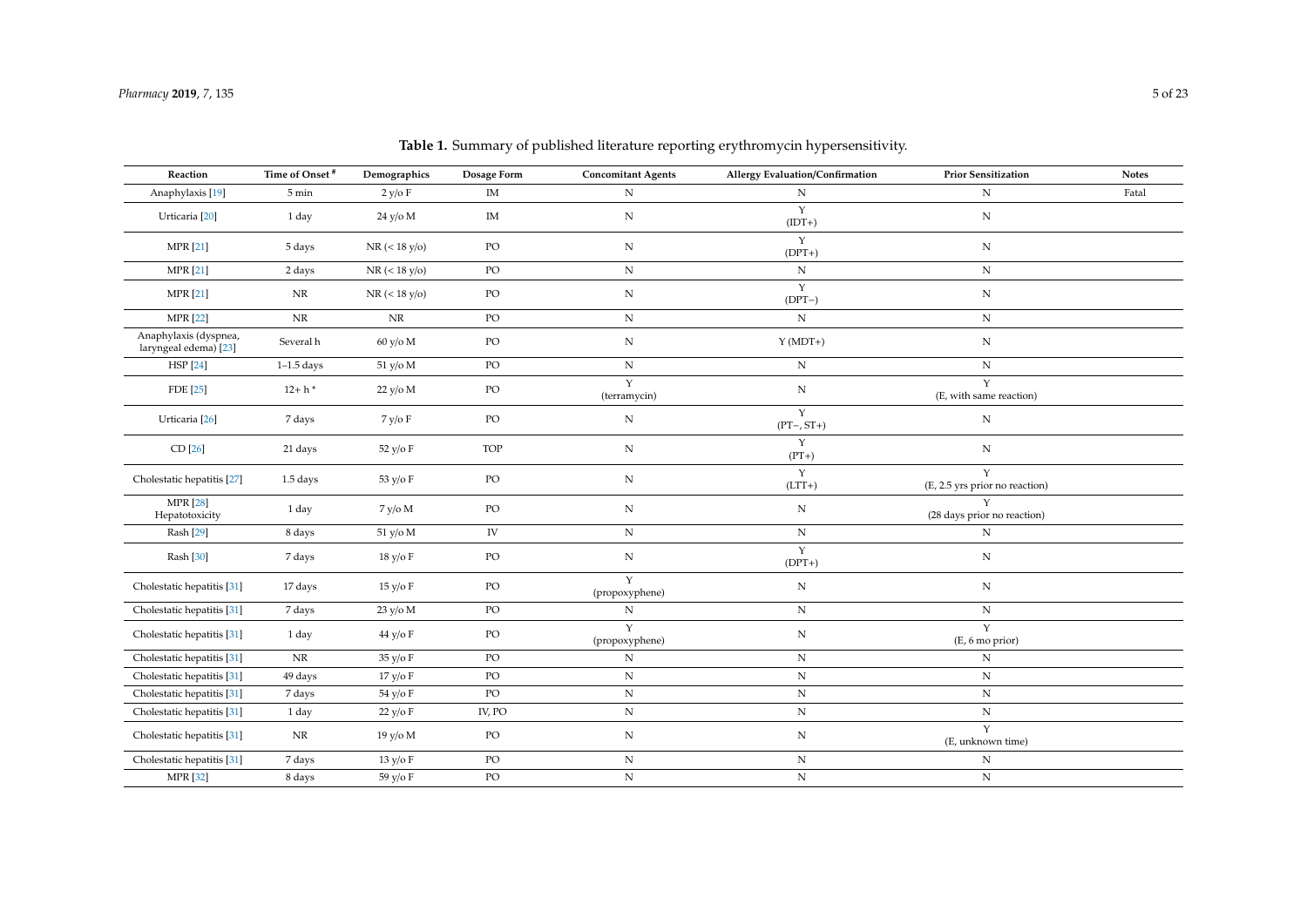| Reaction                                     | Time of Onset#   | Demographics                        | Dosage Form | <b>Concomitant Agents</b>                               | Allergy Evaluation/Confirmation                                        | <b>Prior Sensitization</b>                                 | <b>Notes</b>                      |
|----------------------------------------------|------------------|-------------------------------------|-------------|---------------------------------------------------------|------------------------------------------------------------------------|------------------------------------------------------------|-----------------------------------|
| SJS [33]                                     | 7days            | 8 y/o M                             | PO          | $_{\rm N}$                                              | $\mathbf N$                                                            | ${\bf N}$                                                  | Fatal                             |
| Hepatotoxicity [34]                          | Several h        | 23 y/o M                            | PO          | $\rm N$                                                 | ${\bf N}$                                                              | $\mathsf{Y}$<br>(E, 13 yrs prior)                          |                                   |
| Hepatotoxicity [34]                          | Several h        | 71 y/o F                            | ${\rm PO}$  | $\rm N$                                                 | ${\bf N}$                                                              | $\mathsf{v}$<br>(E, 15 yrs prior)                          |                                   |
| CD [35]                                      | NR               | 72 y/o F                            | TOP         | $\rm N$                                                 | Y<br>$(PT+)$                                                           | $\mathbf{Y}$<br>(E, 2 yrs prior)                           |                                   |
| Interstitial Nephritis [36]                  | Several wks      | $39 \text{ y/o F}$                  | PO          | N                                                       | Y<br>$(MMIT+)$                                                         | $\rm N$                                                    |                                   |
| Rash [37]                                    | 9 days           | NR                                  | PO          | $\mathbf N$                                             | $\mathbf N$                                                            | $\mathbf N$                                                |                                   |
| Cholestatic hepatitis [38]                   | 2 days           | 46 y/o F                            | PO          | $_{\rm N}$                                              | $_{\rm N}$                                                             | $\mathbf{Y}$<br>(E, twice in last 2 mo.)                   |                                   |
| Cholestatic hepatitis [38]                   | 6 days           | 53 y/o F                            | ${\rm PO}$  | N                                                       | $_{\rm N}$                                                             | (E, twice in last 2 mo.)                                   |                                   |
| FDE [39]                                     | 3 days           | $46$ y/o M                          | PO          | N                                                       | Y<br>$(PT-, DPT + )$                                                   | Y<br>(E, yrs prior)                                        |                                   |
| <b>TEN</b> [40]                              | $4-5h$           | 20 y/o F                            | PO          | $_{\rm N}$                                              | Y<br>$(PT+, DPT+)$                                                     | $\mathbf N$                                                |                                   |
| Granulomatous<br>interstitial nephritis [41] | 5 days           | $47$ y/o M                          | PO          | Y<br>(staggered phenylpropanolamine<br>and amoxicillin) | N                                                                      | N                                                          |                                   |
| Cholestatic hepatitis [42]                   | 14 days          | 67 y/o W                            | PO          | $_{\rm N}$                                              | $\mathbf N$                                                            | $\mathbf N$                                                |                                   |
| <b>MPE</b> [43]                              | 1 day            | 23 y/o M                            | PO          | N                                                       | $_{\rm N}$                                                             | $\mathbf N$                                                | Coninfected with<br>mononucleosis |
| <b>TEN</b> [44]                              | 2 days           | 4 y/o M                             | ${\rm PO}$  | Y<br>(sulfisoxazole)                                    | Y<br>$(DPT+)$                                                          | Y (15 days prior)                                          | Slow aceylator                    |
| FDE [45]                                     | NR               | 46 y/o M                            | PO          | Y<br>(sulfamide, pyrazolone)                            | $\mathbf{Y}$<br>(E, PT+, DPT+; sulfa DPT-,<br>magnesium dipirona DPT-) | (E, unknown time)                                          |                                   |
| MAS [46]                                     | NR               | $n = 26, < 18$ y/o<br>and gender NR | PO          | Y<br>(sulfisoxazole)                                    | $Y(PT+, DPT+)$                                                         | NR                                                         |                                   |
| <b>MPE</b> [47]                              | 5 min            | 20 y/o F                            | ${\rm PO}$  | $_{\rm N}$                                              | $Y(SPT-, PT-DPT+)$                                                     | $\mathbf{Y}$<br>(same reaction with spiramycin 1 yr prior) |                                   |
| <b>FDE</b> [48]                              | 2 and 4 days     | 27 y/o M                            | PO          | $_{\rm N}$                                              | Y<br>$(DPT+)$                                                          | $\mathsf{Y}$<br>(E, same reaction months apart)            |                                   |
| MPE, pruritus, fever,<br>hepatitis [49]      | 2 days           | 38 y/o F                            | PO          | ${\bf N}$                                               | ${\rm N}$                                                              | ${\bf N}$                                                  |                                   |
| Urticaria, palmar<br>pruritus [50]           | $10 \text{ min}$ | 25 y/o F                            | PO          | $_{\rm N}$                                              | Y<br>$(SPT + PT -$ , $DPT +$ , $HRT +$ )                               | Y<br>(E, same reaction 92 days apart)                      |                                   |
| CD[51]                                       | Several days     | 46 y/o M                            | TOP         | $_{\rm N}$                                              | Y<br>$(PT+)$                                                           | (received top and PO sequentially)                         |                                   |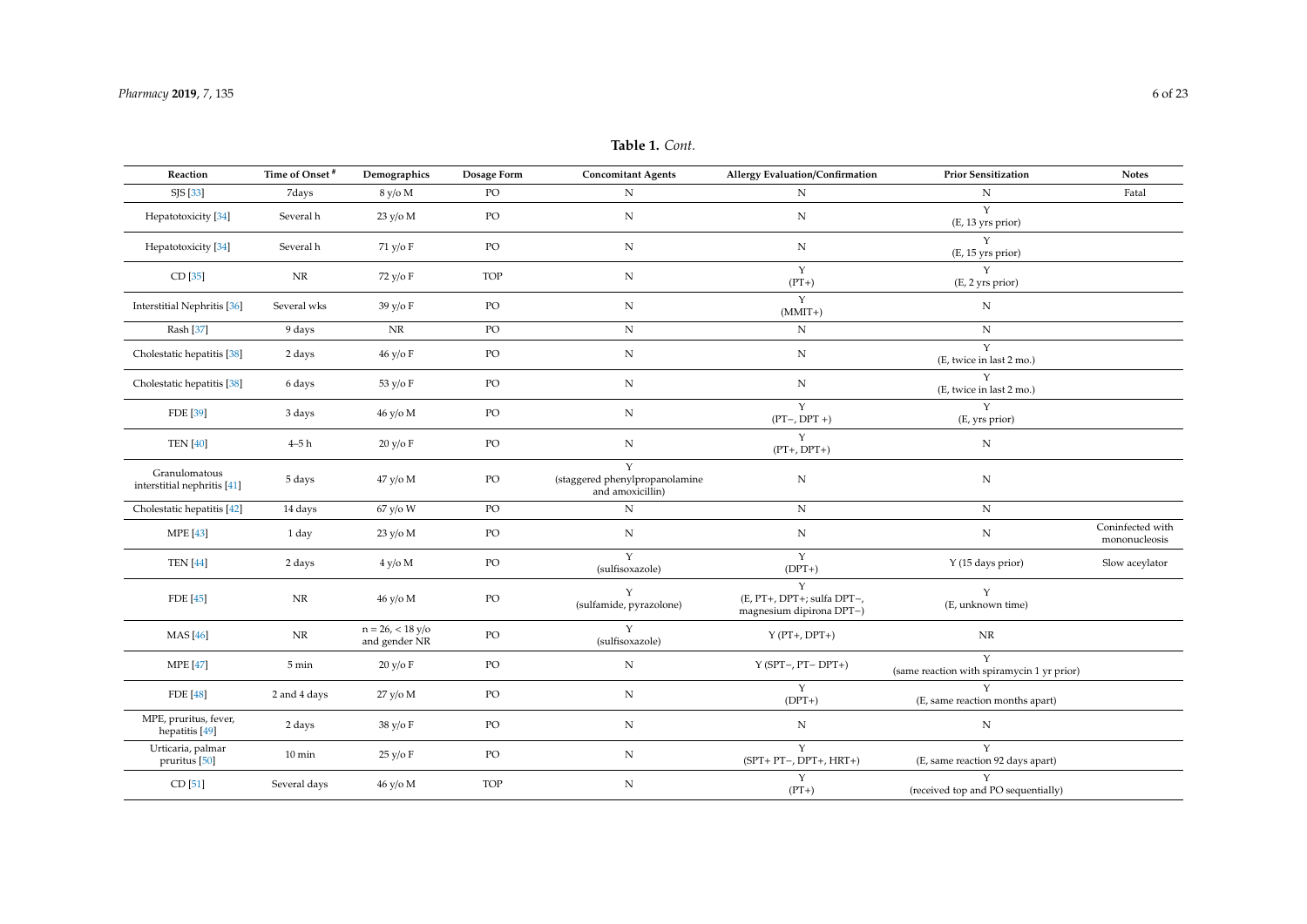| Reaction                                                 | Time of Onset <sup>#</sup> | Demographics                      | Dosage Form                     | <b>Concomitant Agents</b>                                | Allergy Evaluation/Confirmation                             | <b>Prior Sensitization</b>                     | <b>Notes</b>                           |
|----------------------------------------------------------|----------------------------|-----------------------------------|---------------------------------|----------------------------------------------------------|-------------------------------------------------------------|------------------------------------------------|----------------------------------------|
| Generalized<br>dermatitis [51]                           | $< 1$ day                  | $46$ y/o M                        | PO                              | N                                                        | Y<br>$(PT+)$                                                | Y<br>(received top and PO sequentially)        |                                        |
| SJS [52]                                                 | 16 h                       | $64$ y/o M                        | PO                              | $\mathbf N$                                              | $\mathbf N$                                                 | N                                              |                                        |
| Urticaria <sup>[53]</sup>                                | 30 min                     | 27 y/o F                          | PO                              | ${\bf N}$                                                | Y<br>$(SPT+, DPT+)$                                         | Y<br>(same reaction 2 yrs apart)               | Serum IgE+                             |
| <b>AGEP</b> [54]                                         | 2 days                     | $46$ y/o F                        | PO                              | N                                                        | Y<br>$(PT+)$                                                | $\mathsf{Y}$<br>(S, 2 days apart)              | Cross reactivity<br>with E and S       |
| SJS [55]                                                 | $< 24 \; \rm{h}$           | 23 y/o F                          | PO                              | Y<br>(chlorpheniramine,<br>pseudoephedrine, naphazoline) | ${\bf N}$                                                   | Unknown                                        |                                        |
| CD [56]                                                  | 8 days                     | 21 y/o F                          | TOP                             | $_{\rm N}$                                               | Y<br>$(PT+)$                                                | Y<br>(TOP E multiple times without reaction)   |                                        |
| Cholestatic hepatitis [57]                               | 4 days; 5 days             | 38 y/o F                          | PO                              | ${\bf N}$                                                | $\mathbf Y$<br>$(DPT+)$                                     | (E, same reaction 1.5 yrs apart)               |                                        |
| CD [58]                                                  | 12 days                    | $35 \text{ y/o}$ M                | TOP                             | $\mathsf{Y}$<br>(metronidazole PO and TOP)               | $\mathsf{Y}$<br>(E, PT+; metronidazole PT-)                 | N                                              |                                        |
| Anaphylaxis <sup>[59]</sup>                              | 30 min                     | 24 y/o M                          | PO                              | N                                                        | Y<br>$(SPT-, IDT-DPT+)$                                     | $\mathbf N$                                    |                                        |
| <b>LCV</b> [60]                                          | Several hours              | $1.5$ y/o M                       | PO                              | N                                                        | $\mathbf{Y}$<br>$(LTT+)$                                    | Y<br>(E unknown time)                          | Declined PT                            |
| Hypersensitivity<br>unspecified [61]                     | NR                         | $N = 5$<br>$4 M, 1 F; 3 - 60 V$ o | $\rm{NR}$                       | <b>NR</b>                                                | Y<br>$(E, n = 3 SPT+, n = 5 DPT+$<br>C and A SPT- and DPT-) | <b>NR</b>                                      | No cross-reactivity<br>with $E$ , A, C |
| Pustulosis [62]                                          | 4 days                     | 23 y/o M                          | PO                              | N                                                        | Y<br>(E: SPT-, PT-, DPT+; C: DPT-)                          | N                                              | Cross reactivity<br>with E and C       |
| Urticaria [63]                                           | <b>NR</b>                  | <b>NR</b>                         | PO                              | NR                                                       | Y<br>$(IDT+)$                                               | <b>NR</b>                                      |                                        |
| <b>MPR</b> [63]                                          | $\rm{NR}$                  | $\rm NR$                          | PO                              | $\rm NR$                                                 | Y<br>$(SPT+)$                                               | NR                                             |                                        |
| FDE [64]                                                 | NR                         | 0-90 y/o M or F                   | $\ensuremath{\text{NR}}\xspace$ | $\rm NR$                                                 | Y<br>$(n = 6, DPT+)$                                        |                                                |                                        |
| Cholestatic hepatitis [65]                               | 10 days                    | $30 \text{ y/o F}$                | PO                              | N                                                        | Y<br>$(DPT+)$                                               | $\mathbf{v}$<br>(E, same reaction 2 yrs prior) |                                        |
| Anaphylaxis (Urticaria<br>and angioedema <sup>[66]</sup> | Several hours              | 39 y/o M                          | PO                              | NR                                                       | $_{\rm N}$                                                  | Y<br>(E, unknown time)                         |                                        |
| SJS [67]                                                 | $16 - 24h$                 | 31 y/o F                          | PO                              | ${\bf N}$                                                | ${\rm N}$                                                   | $\mathbf N$                                    |                                        |
| Cutaneous ADR [68]                                       | $\rm NR$                   | $n = 6$ , age and<br>gender NR    | $\rm{NR}$                       | $\rm NR$                                                 | $\rm{NR}$                                                   | NR                                             |                                        |
| SJS [69]                                                 | 2 days                     | 20 y/o M                          | $\ensuremath{\text{NR}}\xspace$ | Y<br>(APAP, decongestant)                                | $\mathbf N$                                                 | <b>NR</b>                                      |                                        |

**Table 1.** *Cont.*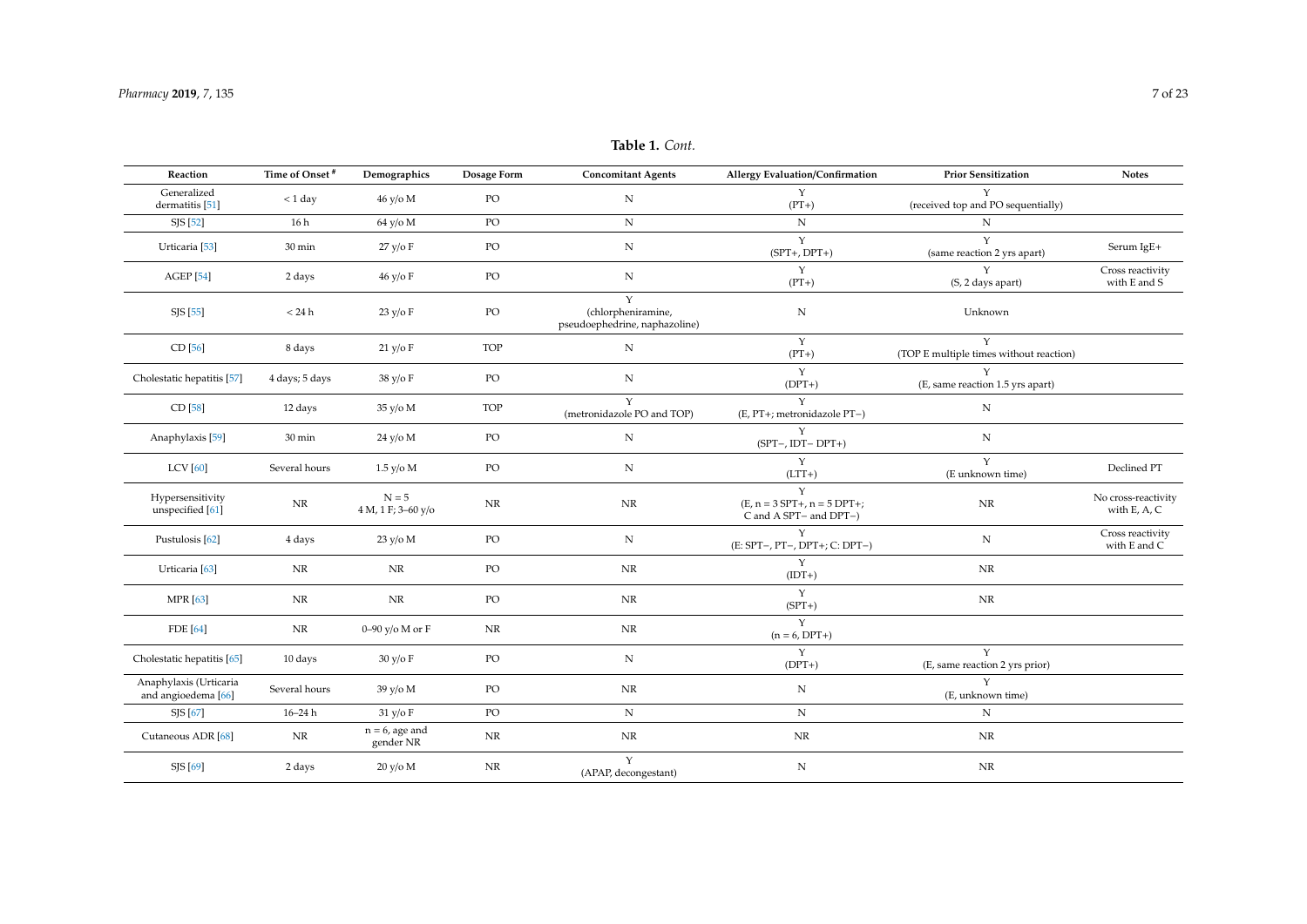| Reaction                    | Time of Onset# | Demographics                                     | Dosage Form | <b>Concomitant Agents</b> | Allergy Evaluation/Confirmation | <b>Prior Sensitization</b>              | <b>Notes</b>                     |
|-----------------------------|----------------|--------------------------------------------------|-------------|---------------------------|---------------------------------|-----------------------------------------|----------------------------------|
| FDE [70]                    | 6 h            | 64 y/o M                                         | PO          | N                         | $(E \text{ and } C, PT+)$       | (E, two prior times with same reaction) | Cross reactivity<br>with E and C |
| EM, SJS or TEN [71]         | $\rm{NR}$      | $n = 4$ , (<18 y/o and<br>gender NR)             | $\rm{NR}$   | NR                        | NR                              | <b>NR</b>                               |                                  |
| Urticaria <sup>[72]</sup>   | $\rm{NR}$      | $n = 3, \langle 15 \rangle$ v/o and<br>gender NR | $\rm NR$    | $\rm{NR}$                 | N                               | $\rm{NR}$                               |                                  |
| FDE [72]                    | $\rm{NR}$      | $<$ 15 y/o and<br>gender NR                      | $\rm{NR}$   | NR                        | N                               | <b>NR</b>                               |                                  |
| <b>MPR</b> [72]             | $\rm{NR}$      | $<$ 15 y/o and<br>gender NR                      | $\rm{NR}$   | NR                        | N                               | <b>NR</b>                               |                                  |
| <b>MPR</b> [73]             | <b>NIR</b>     | $<$ 18 y/o and<br>gender NR                      | $\rm NR$    | $\rm NR$                  | $(n = 3, SPT-, DPT-)$           | $\rm{NR}$                               |                                  |
| Anaphylaxis <sup>[74]</sup> | NR             | 68 y/o F                                         | NR          | NR                        | N                               | Y(R)                                    | Desensitized (C)                 |
| Exanthema <sup>[75]</sup>   | 12h            | $19 \text{ y/o}$<br>gender NR                    | PO          | ${\rm N}$                 | $IDT-, PT-, SPT-, ODT+)$        | $\mathbf N$                             |                                  |
| Exanthema <sup>[75]</sup>   | 8 h            | 22 y/o<br>gender NR                              | PO          | $_{\rm N}$                | $IDT-, PT-, SPT-, ODT+)$        | $\mathbf N$                             |                                  |
| <b>AGEP</b> [76]            | 3 days         | $61$ y/o M                                       | PO          | Y<br>(fluconazole)        | N                               | <b>NR</b>                               |                                  |
| Urticaria <sup>[77]</sup>   | NR             | $n = 1 (217 - 79 \text{ y/o})$                   | NR          | $\rm{NR}$                 | Y<br>$(DPT+)$                   | NR                                      |                                  |

**Table 1.** *Cont.*

<span id="page-7-0"></span>Abbreviations: ACDR = acute cutaneous drug reaction<sup>o</sup>; ADR = adverse drug reaction; AGEP = acute generalized exanthematous pustulosis; APAP = acetaminophen; ASA = aspirin; A = azithromycin; C = clarithromycin; CD = contact dermatitis; DR = delayed reaction; DPT = drug provocation test; DRESS = Drug reaction with eosinophilia and systemic symptoms syndrome; E = erythromycin; EM = erythema multiforme; ER = extended release; ETH = ethambutol; F = female; FDX = fidaxomicin; HRT = leukocyte histamine release test; HSP = Henoch-Schönlein Purpura; h = hour(s); HCTZ = hydrochlorothiazide; HIV = human immunodeficiency virus; IBU = ibuprofen; IDT = intradermal test; Ig E = immunoglobulin E; IM = intramuscular; IR = immediate reaction (<1 h); LABD = Linear Immunoglobulin A Bullous Dermatosis; LCV = leukocytoclastic vasculitis; LTT = lymphocyte transformation test; MAS = multiple allergy sensitivity; MDT = mast cell degranulation test; min= minutes; mo = months; MMIT = macrophage migration inhibitory test; MPE= maculopapular exanthema; MPR = maculopapular rash; N = no; NIR= nonimmediate reaction  $(1-72 h)$ ; NR= not reported; NTG = nitroglycerin; opth = ophthalmic; PT = patch test; R = roxithromycin; RIF = rifampin; RFB = rifabutin; S = spiramycin; SJS = Steven's Johnson syndrome; SOB = shortness of breath; SPT = skin prick test; ST = scratch test; TEN = toxic epidermal necrolysis; TMP/SMX= trimethoprim/sulfamethoxazole; top = topical; wks = weeks; Y = yes; yrs = years; y/o = years old. \* Exact time course unknown as awoke with FDE. # Time of onset means time when symptoms began to occur either during macrolide therapy or after completion of macrolide therapy. ACDR defined as allergic reaction, adverse drug reaction, pruritis, general swelling, local or general redness, erythema, rash, urticaria, or other skin disease. π Review was meant to include azithromycin, clarithromycin, erythromycin, and fidaxomicin; however, there is a chance these data include excluded macrolides since the type of macrolides reported were not fully specified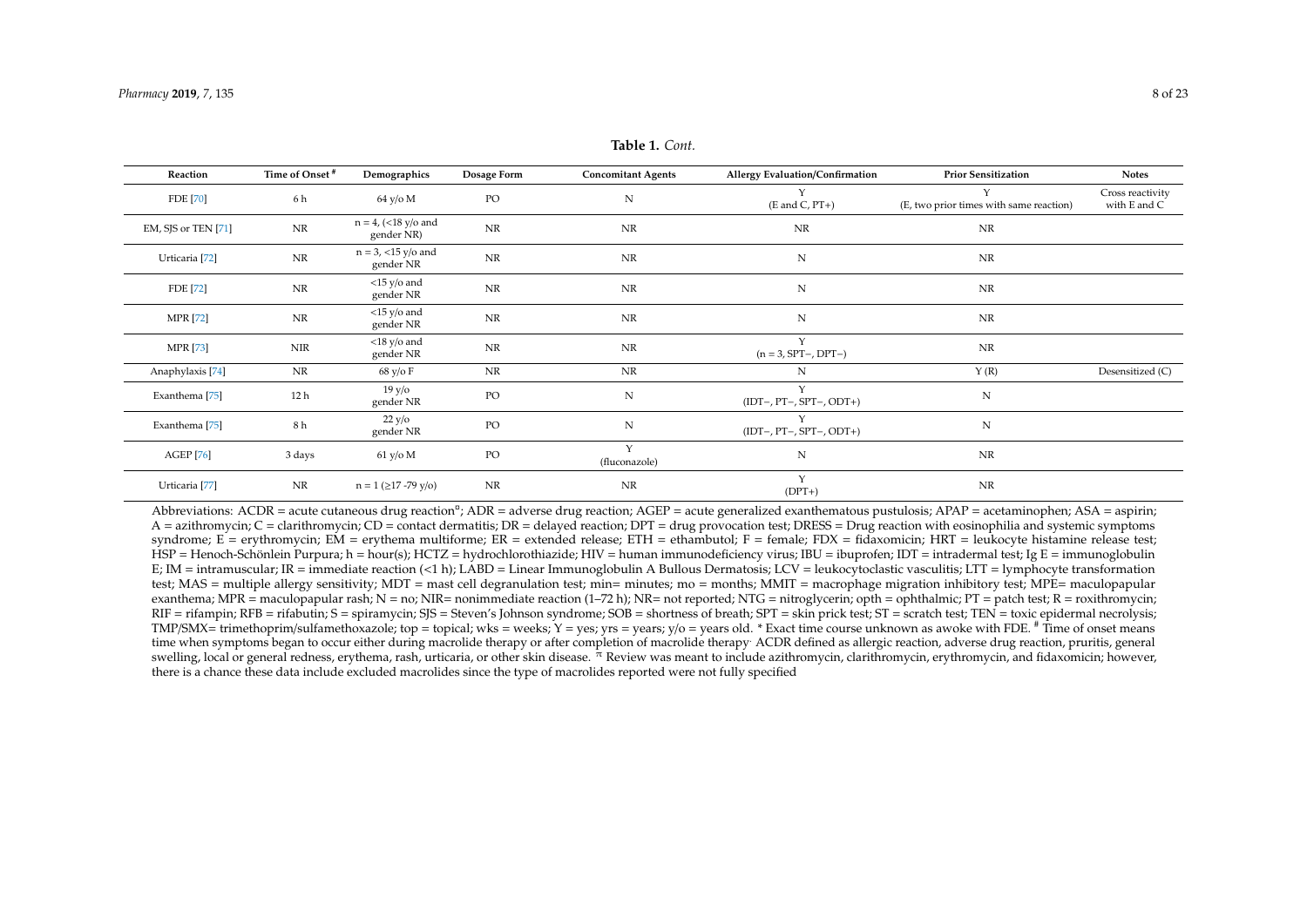| Reaction                                    | Time of Onset#                   | Demographics                               | Dosage Form | <b>Concomitant Agents</b>                                                                   | Allergy Evaluation/Confirmation | <b>Prior Sensitization</b> | <b>Notes</b> |
|---------------------------------------------|----------------------------------|--------------------------------------------|-------------|---------------------------------------------------------------------------------------------|---------------------------------|----------------------------|--------------|
| Urticaria <sup>[72]</sup>                   | $\rm{NR}$                        | $n = 1, \frac{15}{9}$ y/o and<br>gender NR | $\rm NR$    | NR                                                                                          | N                               | NR                         |              |
| <b>MPR</b> [72]                             | $\rm{NR}$                        | $n = 1, \frac{15}{9}$ y/o and<br>gender NR | $\rm NR$    | $\rm{NR}$                                                                                   | ${\rm N}$                       | NR                         |              |
| Anaphylaxis (urticaria,<br>angioedema) [73] | $\ensuremath{\text{NIR}}\xspace$ | $<$ 18 y/o and<br>gender NR                | $\rm NR$    | NR                                                                                          | Y<br>$(SPT-, DPT-)$             | NR                         |              |
| <b>MPR</b> [73]                             | $\ensuremath{\text{NIR}}\xspace$ | $<$ 18 y/o and<br>gender NR                | NR          | NR                                                                                          | Y<br>$(SPT-, DPT-)$             | NR                         |              |
| FDE [75]                                    | 6 h                              | $37$ y/o and<br>gender NR                  | PO          | NR                                                                                          | Y<br>$(IDT-, PT-, SPT-, ODT+)$  | NR                         |              |
| Exanthema <sup>[75]</sup>                   | 20h                              | $50$ y/o and<br>gender NR                  | PO          | NR                                                                                          | Y<br>$(IDT-, PT-, SPT-, ODT+)$  | $\rm{NR}$                  |              |
| Thrombocytopenia <sup>[78]</sup>            | 2 weeks                          | 30 y/o M                                   | PO          | $\mathsf{Y}$<br>(amikacin, clofazimine)                                                     | ${\bf N}$                       | N                          |              |
| <b>LCV</b> [79]                             | 1 day                            | 68 y/o M                                   | PO          | ${\bf N}$                                                                                   | $\mathbf N$                     | $\mathbf N$                |              |
| Thrombocytopenic<br>purpura [80]            | 7 days                           | 74 y/o M                                   | PO          | Y<br>(digoxin)                                                                              | ${\bf N}$                       | N                          |              |
| Angioedema <sup>[81]</sup>                  | 2 <sub>h</sub>                   | $92$ y/o F                                 | PO          | Y<br>(NTG, ASA, digoxin, captopril)                                                         | ${\bf N}$                       | Y<br>(6 days prior)        |              |
| MPR and angioedema <sup>[82]</sup>          | 8 h                              | 25 y/o F                                   | PO          | N                                                                                           | Y<br>$(SPT-, PT-, DPT+)$        | Y<br>(unknown time)        |              |
| <b>FDE</b> [83]                             | 3 days                           | 58 y/o M                                   | PO          | ${\bf N}$                                                                                   | $Y(PT+)$                        | $\mathbf N$                |              |
| <b>LCV</b> [84]                             | 6 days                           | 83 y/o F                                   | PO          | $\mathsf{Y}$<br>(diltiazem ER, ASA,<br>triamterene/HCTZ)                                    | ${\bf N}$                       | N                          |              |
| <b>HSP</b> [85]                             | 10 days                          | 25 y/o M                                   | PO          | ${\bf N}$                                                                                   | $\mathbf N$                     | N                          |              |
| <b>FDE</b> [86]                             | 3 days                           | 83 y/o F                                   | PO          | Y<br>(carbosistein, salicylamide, APAP,<br>caffeine, promethazine<br>methylenedisalicilate) | Y<br>$(PT-, DPT+)$              | N                          |              |
| Dyspnea, bronchospasm,<br>cough [87]        | Min                              | $44$ y/o F                                 | PO          | $\mathbf N$                                                                                 | $\mathbf{Y}$<br>$(DPT+)$        | N                          |              |
| Hepatitis and TEN [88]                      | 7 days                           | 47 y/o M                                   | PO          | Y<br>(disulfiram, APAP)                                                                     | N                               | $\mathbf N$                | Fatal        |

**Table 2.** Summary of published literature reporting clarithromycin hypersensitivity.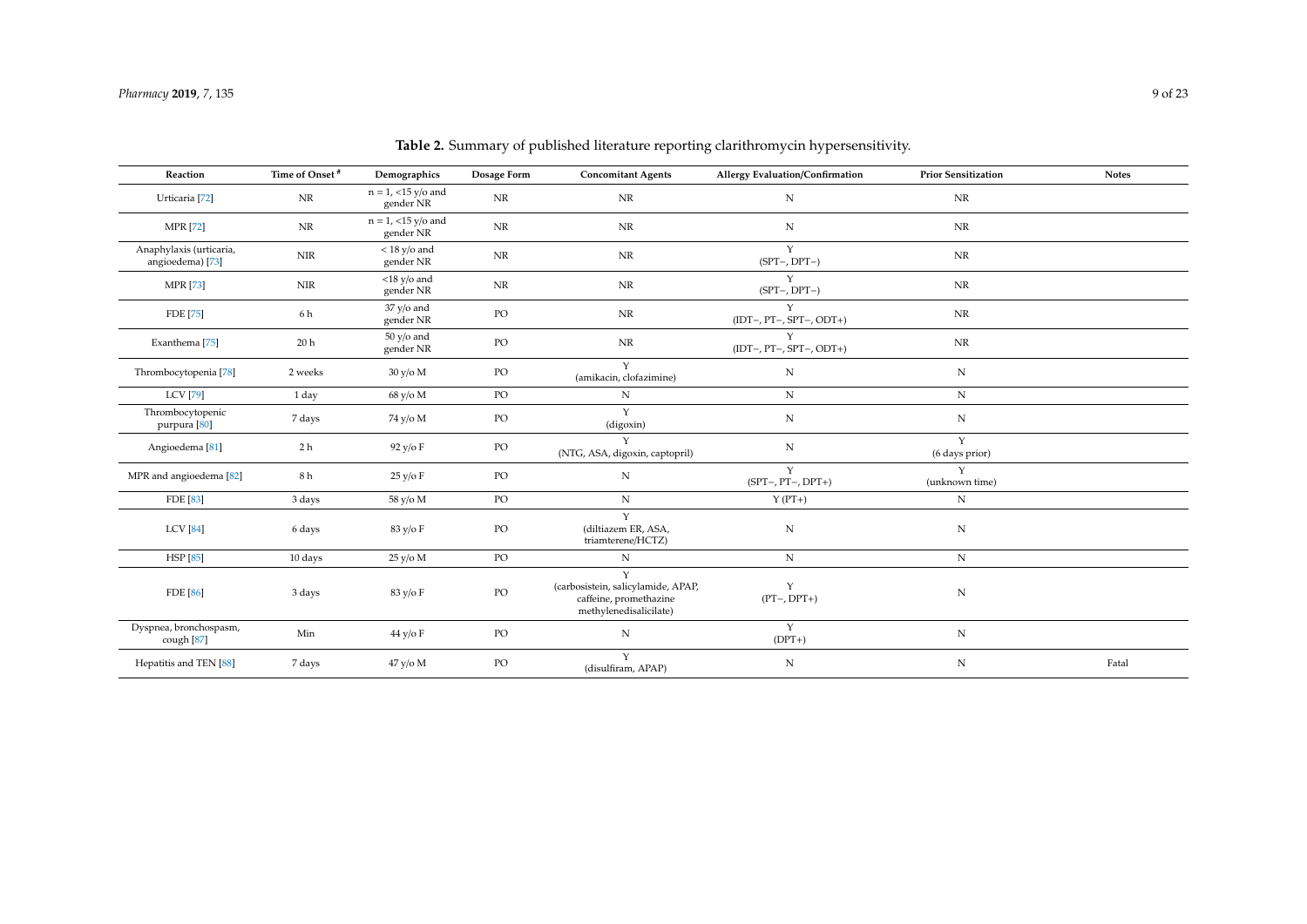| Reaction                       | Time of Onset#                                | Demographics                       | Dosage Form | <b>Concomitant Agents</b>                                       | Allergy Evaluation/Confirmation | <b>Prior Sensitization</b>                  | <b>Notes</b>        |
|--------------------------------|-----------------------------------------------|------------------------------------|-------------|-----------------------------------------------------------------|---------------------------------|---------------------------------------------|---------------------|
| <b>HSP</b> [89]                | 4 days                                        | 48 y/o M                           | PO          | N                                                               | N                               | N                                           |                     |
| Pulmonary infiltrates [90]     | 3 days (episode 1 & 3)<br>12 days (episode 2) | 17 y/o M                           | PO          | $\mathsf{Y}$<br>(cefotaxime episode 2,<br>prednisone episode 3) | Y<br>$(DPT+)$                   | (same reaction 3 times)                     |                     |
| <b>TEN</b> [91]                | 3 days                                        | 65 y/o W                           | PO          | NR                                                              | N                               | N                                           | Fatal               |
| Eosinophilic<br>pneumonia [92] | 3 days                                        | 74 y/o M                           | PO          | NR                                                              | Y<br>$(LTT-, DPT + )$           | N                                           |                     |
| FDE [93]                       | 4 days                                        | 68 y/o F                           | PO          | NR                                                              | Y<br>$(PT-, DPT+)$              | N                                           |                     |
| <b>TEN</b> [94]                | 2 days                                        | $29$ y/o F                         | PO          | APAP, ASA and erdosteine                                        | N                               | $\mathbf N$                                 |                     |
| SJS [95]                       | $\rm{NR}$                                     | $<$ 18 y/o and<br>gender NR        | PO          | $\rm IBU$                                                       | N                               | $_{\rm N}$                                  |                     |
| <b>TEN</b> [96]                | 2 days                                        | 2 y/o                              | PO          | N                                                               | N                               | N                                           |                     |
| ADRs [97]                      | $\rm{NR}$                                     | $n = 1$ (<18 y/o and<br>gender NR) | $\rm{NR}$   | NR                                                              | Y<br>(NR)                       | $\rm{NR}$                                   |                     |
| Anaphylaxis <sup>[98]</sup>    | 4 days                                        | 4 y/o F                            | PO          | Y<br>(fluticasone/salmeterol)                                   | N                               | Y<br>(unknown time)                         |                     |
| Urticaria <sup>[99]</sup>      | $10 \text{ min}$                              | $(<15 y/\sigma$ and<br>gender NR)  | PO          | $\mathbf N$                                                     | Y<br>$(SPT-, IDT+, DPT+)$       | $\rm{NR}$                                   |                     |
| Urticaria, angioedema [99]     | $20 \text{ min}$                              | $(<15 y/\sigma$ and<br>gender NR)  | PO          | $\mathbf N$                                                     | Y<br>$(SPT-, IDT+, DPT+)$       | $\rm{NR}$                                   |                     |
| MPE, pruritis [99]             | 3 days                                        | $(<15 y/\sigma$ and<br>gender NR)  | PO          | $\mathbf N$                                                     | Y<br>$(SPT-, IDT+, DPT+)$       | $\rm{NR}$                                   |                     |
| MPE, pruritis [99]             | 4 days                                        | $(<15$ y/o and<br>gender NR)       | PO          | ${\rm N}$                                                       | Y<br>$(SPT-, IDT+, DPT+)$       | $\rm{NR}$                                   |                     |
| Urticaria, dyspnea [100]       | 6 days                                        | 68 y/o F                           | PO          | $\mathbf N$                                                     | $\vee$<br>$(SPT-, IDT+)$        | $\vee$<br>(C, 6 mo. prior without reaction) | Desensitized with C |
| SJS [101]                      | 3-4 days                                      | $>18$ y/o and<br>gender NR         | PO          | $\mathbf{Y}$<br>(RFB, TMP/SMX,<br>Hidup herbal tea)             | ${\bf N}$                       | Unknown                                     |                     |
| SJS [101]                      | NR                                            | $>18$ y/o and<br>gender NR         | PO          | (dapsone, ciprofloxacin)                                        | ${\bf N}$                       | Unknown                                     |                     |

## **Table 2.** *Cont.*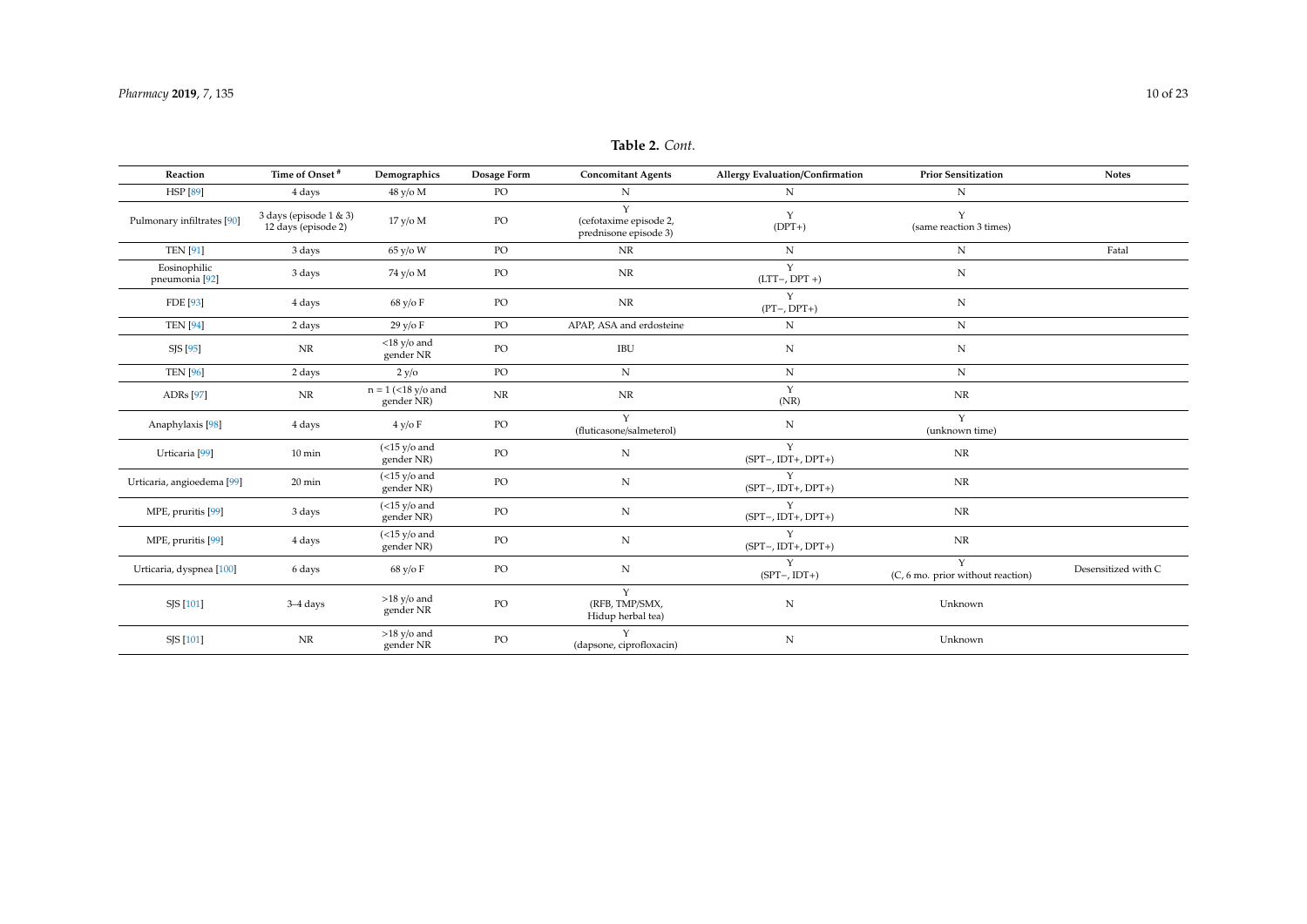| Reaction                      | Time of Onset# | Demographics       | Dosage Form | <b>Concomitant Agents</b>                                                                    | <b>Allergy Evaluation/Confirmation</b>               | <b>Prior Sensitization</b>                   | <b>Notes</b>                                                                               |
|-------------------------------|----------------|--------------------|-------------|----------------------------------------------------------------------------------------------|------------------------------------------------------|----------------------------------------------|--------------------------------------------------------------------------------------------|
| Diffuse urticarial rash [102] | 15-30 min      | $11 \text{ y/o F}$ | IV          | (amikacin)                                                                                   | $(C, SPT-, IDT-, DPT+;$<br>$A$ , SPT $-$ , IDT $-$ ) | N                                            | Cross reactivity with C and A.<br>Desensitized successfully<br>with C and unsuccessfully A |
| FDE [103]                     | <b>NR</b>      | 30 y/o M           | PO          | ${\bf N}$                                                                                    | $(DPT+)$                                             | (same reaction 4 mo. apart)                  |                                                                                            |
| IR [104]                      | <1 h           | $n = 37, NR$       | PO          | <b>NR</b>                                                                                    | $\sqrt{}$<br>$(n = 2 ST+)$                           | <b>NR</b>                                    |                                                                                            |
| NIR [104]                     | $1-3h$         | $n = 37$ , NR      | PO          | NR                                                                                           | $\sqrt{}$<br>$(n = 2 ST +, n = 2 DPT +)$             | <b>NR</b>                                    |                                                                                            |
| <b>DRESS</b> [105]            | 4 weeks        | 79 y/o M           | PO          | Y<br>(RIF, ETH, levothyroxine,<br>hydrocortisone, tramadol,<br>lisinopril, APAP, carvedilol) | N                                                    | NR                                           |                                                                                            |
| <b>MPE</b> [106]              | NR             | $14 \text{ y/o}$ M | PO          | <b>NR</b>                                                                                    | $\vee$<br>$(SPT-, IDT-, DPT+)$                       | $\lambda$<br>(1 mo. apart and same reaction) |                                                                                            |
| Urticaria [106]               | NR             | $30 \text{ y/o F}$ | PO          | NR                                                                                           | $\sqrt{}$<br>$(IDT-, DPT+)$                          | N                                            |                                                                                            |
| Anaphylaxis [121]             | 2 days         | 9 y/o, gender NR   | PO          | <b>NR</b>                                                                                    | N                                                    | N                                            |                                                                                            |

**Table 2.** *Cont.*

Abbreviations: ACDR = acute cutaneous drug reaction<sup>o</sup>; ADR = adverse drug reaction; AGEP = acute generalized exanthematous pustulosis; APAP = acetaminophen; ASA = aspirin; A = azithromycin; C = clarithromycin; CD = contact dermatitis; DR = delayed reaction; DPT = drug provocation test; DRESS = Drug reaction with eosinophilia and systemic symptoms syndrome; E = erythromycin; EM = erythema multiforme; ER = extended release; ETH = ethambutol; F = female; FDX = fidaxomicin; HRT = leukocyte histamine release test; HSP = Henoch-Schönlein Purpura; h = hour(s); HCTZ = hydrochlorothiazide; HIV = human immunodeficiency virus; IBU = ibuprofen; IDT = intradermal test; Ig E = immunoglobulin  $E$ ; IM = intramuscular; IR = immediate reaction (<1 h); LABD = Linear Immunoglobulin A Bullous Dermatosis; LCV = leukocytoclastic vasculitis; LTT = lymphocyte transformation test; MAS = multiple allergy sensitivity; MDT = mast cell degranulation test; min= minutes; mo = months; MMIT = macrophage migration inhibitory test; MPE= maculopapular exanthema; MPR = maculopapular rash; N = no; NIR= nonimmediate reaction  $(1-72 h)$ ; NR= not reported; NTG = nitroglycerin; opth = ophthalmic; PT = patch test; R = roxithromycin; RIF = rifampin; RFB = rifabutin; S = spiramycin; SJS = Steven's Johnson syndrome; SOB = shortness of breath; SPT = skin prick test; ST = scratch test; TEN = toxic epidermal necrolysis; TMP/SMX= trimethoprim/sulfamethoxazole; top = topical; wks = weeks; Y = yes; yrs = years; y/o = years old. \* Exact time course unknown as awoke with FDE. # Time of onset means time when symptoms began to occur either during macrolide therapy or after completion of macrolide therapy<sup>.</sup> ACDR defined as allergic reaction, adverse drug reaction, pruritis, general swelling, local or general redness, erythema, rash, urticaria, or other skin disease.  $\pi$  Review was meant to include azithromycin, clarithromycin, erythromycin, and fidaxomicin; however, there is a chance these data include excluded macrolides since the type of macrolides reported were not fully specified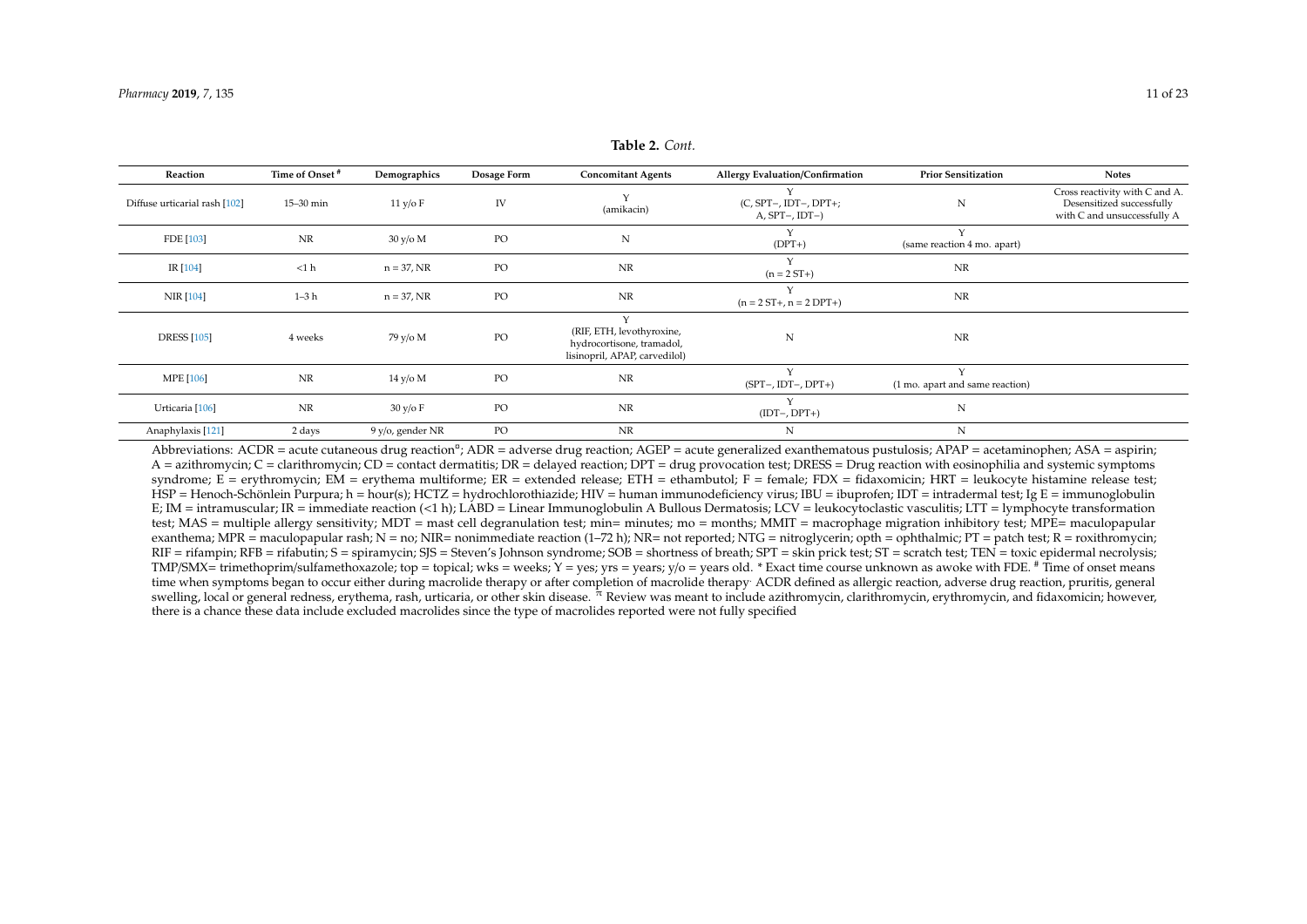| Reaction                                                       | Time of Onset#                  | Demographics                        | Dosage Form | <b>Concomitant Agents</b>                      | Allergy Evaluation/Confirmation                                     | <b>Prior Sensitization</b>                       | <b>Notes</b>                                               |
|----------------------------------------------------------------|---------------------------------|-------------------------------------|-------------|------------------------------------------------|---------------------------------------------------------------------|--------------------------------------------------|------------------------------------------------------------|
| <b>TEN</b> [95]                                                | $\ensuremath{\text{NR}}\xspace$ | $n = 4$ , <18 y/o and<br>gender NR  | PO          | Y<br>(IBU)                                     | $\mathbf N$                                                         | $\mathbf N$                                      |                                                            |
| EM [95]                                                        | $\rm{NR}$                       | $n = 4$ , <18 y/o and<br>gender NR  | PO          | Y<br>(IBU)                                     | $\mathbf N$                                                         | $\mathbf N$                                      |                                                            |
| SJS [95]                                                       | $\rm{NR}$                       | $n = 4$ , <18 y/o and<br>gender NR  | PO          | $\mathbf Y$<br>(IBU)                           | ${\rm N}$                                                           | $_{\rm N}$                                       |                                                            |
| SJS [95]                                                       | $\ensuremath{\text{NR}}\xspace$ | $<$ 18 y/o and<br>gender NR         | PO          | ${\bf N}$                                      | ${\bf N}$                                                           | N                                                |                                                            |
| Anaphylaxis [100]                                              | 2 h                             | 68 y/o F                            | PO          | $_{\rm N}$                                     | Y<br>$(SPT+, IDT+)$                                                 | Y<br>$(C, 1$ day prior<br>urticaria and dyspnea) | Cross reactivity with C and A.<br>Desensitized with C.     |
| IR [104]                                                       | $<$ 1 $h$                       | $n = 6$ , NR                        | PO          | $\rm{NR}$                                      | Y<br>$(n = 4 ST+)$                                                  | NR                                               |                                                            |
| <b>NIR</b> [104]                                               | 1–3 h                           | $n = 13$ , NR                       | PO          | NR                                             | Y<br>$(n = 5 ST + 8 ST - )$                                         | NR                                               |                                                            |
| Toxic pustuloderma [107]                                       | 16 h                            | $34$ y/o $\rm F$                    | PO          | ${\bf N}$                                      | ${\rm N}$                                                           | ${\bf N}$                                        |                                                            |
| Angioedema <sup>[108]</sup>                                    | $\rm{NR}$                       | $\rm{NR}$                           | <b>NR</b>   | $\rm{NR}$                                      | $\mathbf N$                                                         | $\rm{NR}$                                        |                                                            |
| <b>MPE</b> [109]                                               | 7 days                          | 20 y/o M                            | PO          | ${\bf N}$                                      | ${\rm N}$                                                           | $\mathbf N$                                      | Coinfected with mononucleosis                              |
| AMS, fever, generalized<br>rash, and hepatitis [110]           | 5 days                          | 79 y/o M                            | PO          | Y<br>(atenolol, benazepril,<br>clonidine, ASA) | ${\rm N}$                                                           | $\rm{NR}$                                        |                                                            |
| <b>MPE</b> [111]                                               | $<$ 1 day                       | 19 y/o M                            | PO          | $_{\rm N}$                                     | $_{\rm N}$                                                          | N                                                | Coinfected with mononucleosis                              |
| Mild pruritus [112]                                            | $\rm{NR}$                       | $n = 135$ , NR                      | PO          | NR                                             | $\mathbf N$                                                         | $\rm{NR}$                                        |                                                            |
| Severe pruritus [112]                                          | $\ensuremath{\text{NR}}\xspace$ | $n = 19$ , NR                       | PO          | NR                                             | $\mathbf N$                                                         | $\rm{NR}$                                        |                                                            |
| Rash [112]                                                     | $\rm{NR}$                       | $n = 6$ , NR                        | PO          | $\rm{NR}$                                      | ${\rm N}$                                                           | $\rm{NR}$                                        |                                                            |
| LCV [113]                                                      | 3 days                          | 8 mo. M                             | PO          | $\rm{NR}$                                      | $\mathbf N$                                                         | $_{\rm NS}$                                      |                                                            |
| SJS [114]                                                      | 3 days                          | 5 y/o M                             | PO          | $\mathbf N$                                    | ${\rm N}$                                                           | $\mathbf N$                                      |                                                            |
| FDE [16]                                                       | 6 yrs                           | $n = 2, 40$ y/o M<br>and $44$ y/o M | TOP         | ${\rm N}$                                      | Y<br>$(PT+)$                                                        | N                                                | Occupational exposure                                      |
| EM [115]                                                       | $\rm{NR}$                       | <b>NR</b>                           | <b>NR</b>   | $\rm{NR}$                                      | $\mathbf N$                                                         | N                                                |                                                            |
| SJS [116]                                                      | 10 days                         | $62$ y/o F                          | PO          | NR                                             | ${\bf N}$                                                           | $\mathbf N$                                      |                                                            |
| CD [17]                                                        | 3 mo-4 yrs                      | $>18$ y/o,<br>gender NR             | TOP         | NR                                             | Y<br>$(n = 4, PT+)$                                                 | $\mathbf N$                                      | Occupational Exposure                                      |
| LABD [117]                                                     | 3 days                          | 54 y/o M                            | PO          | $\mathbf N$                                    | $\mathbf N$                                                         | $_{\rm N}$                                       |                                                            |
| $\ensuremath{\text{MPR}}$<br><b>DRESS</b><br>Myocarditis [118] | H<br>7 days<br>2 mo.            | 48 y/o M                            | PO          | NR                                             | ${\rm N}$                                                           | N                                                | Skin and heart biopsy proven                               |
| CD [18]                                                        | 28 days                         | 39 y/o M                            | TOP         | NR                                             | $\mathbf{Y}$<br>$(\mathbf{A},\mathbf{PT}+;\mathbf{C},\mathbf{PT}-)$ | N                                                | No cross reactivity with A and C.<br>Occupational Exposure |
| CD [119]                                                       | 21 days                         | 76 y/o F                            | OPTH        | Y<br>(tobramycin/dexamethasone)                | $\mathbf Y$<br>$(PT+)$                                              | N                                                | No cross-reactivity with A and C                           |

**Table 3.** Summary of published literature reporting azithromycin hypersensitivity.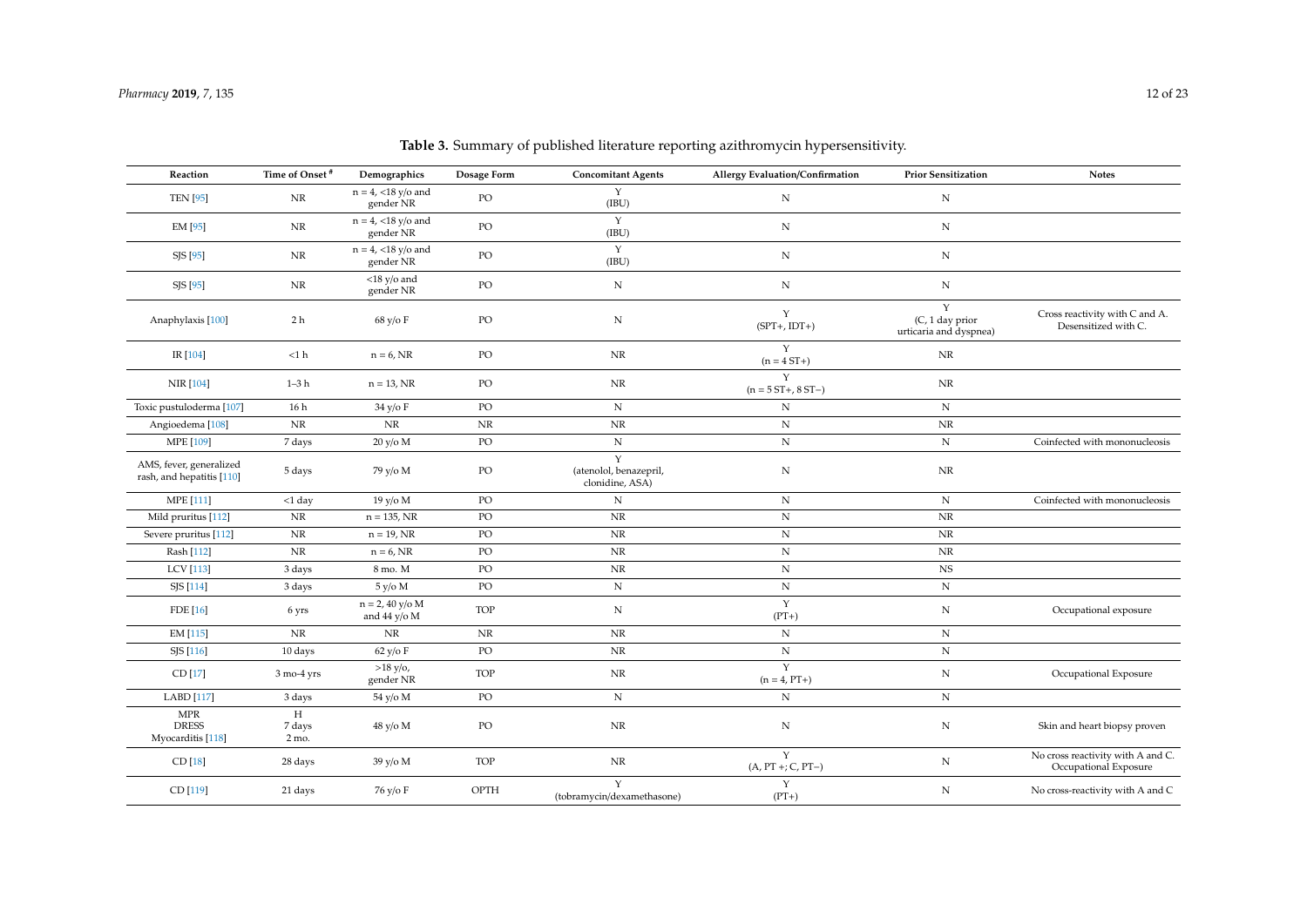| Reaction           | Time of Onset# | Demographics                 | Dosage Form | <b>Concomitant Agents</b>                                             | Allergy Evaluation/Confirmation             | <b>Prior Sensitization</b>                       | <b>Notes</b>                      |
|--------------------|----------------|------------------------------|-------------|-----------------------------------------------------------------------|---------------------------------------------|--------------------------------------------------|-----------------------------------|
| <b>DRESS</b> [120] | 5 days         | 8 y/o M                      | PO          | N                                                                     | N                                           | N                                                |                                   |
| Anaphylaxis [121]  | 2 days         | $8 \text{ y/o}$<br>gender NR | IV          | NR                                                                    | Y<br>$(SPT+, IDT+)$                         | $\ensuremath{\text{NR}}\xspace$                  |                                   |
| Anaphylaxis [121]  | 2 days         | 9 y/o,<br>gender NR          | PO          | NR                                                                    | Y<br>$(SPT+, IDT+)$                         | Y<br>(C, 1 yr prior same reaction)               | Cross reactivity with A and C.    |
| Anaphylaxis [121]  | 1 day          | 7 y/o,<br>gender NR          | PO          | $\rm{NR}$                                                             | Y<br>$(SPT-, IDT+)$                         | Unknown                                          |                                   |
| <b>MPE</b> [122]   | 2 days         | 23 y/o M                     | PO          | ${\rm N}$                                                             | N                                           | $\mathbf N$                                      | Coinfected mononucleosis          |
| CD [123]           | NR             | 85 y/o F                     | OPTH        | ${\bf N}$                                                             | $\mathsf{Y}$<br>$(A, PT +; C and EPT-)$     | $\mathsf{Y}$<br>(A, 1 yr prior no reaction)      | No cross reactivity with A, C, E. |
| <b>DRESS</b> [124] | 7 days         | $44$ y/o M                   | PO          | Y<br>(promethazine, dextromethorphan)                                 | N                                           | N                                                |                                   |
| <b>AGEP</b> [125]  | 2 days         | $18 \text{ y/o F}$           | PO          | N                                                                     | $\mathbf N$                                 | ${\rm N}$                                        |                                   |
| FDE [126]          | $<$ 24 $h$     | 35 y/o M                     | PO          | ${\bf N}$                                                             | $\mathsf{Y}$<br>$(DPT+)$                    | $\mathsf{Y}$<br>(A, same reaction ~12 mo. apart) |                                   |
| SJS [127]          | 1 day          | 58 y/o M                     | PO          | Y<br>(atenolol, atorvastatin, famotidine,<br>prednisone, hydroxyzine) | $\mathbf N$                                 | $\mathbf N$                                      |                                   |
| <b>AGEP</b> [128]  | 1 day          | 71 y/o F                     | PO          | NR                                                                    | $(A, PT-, DPT+: EPT-;$<br>C PT- and C DPT-) | $\rm NR$                                         | No cross reactivity with A, C, E. |
| <b>DRESS</b> [129] | 4 days         | $1.4$ yrs M                  | PO          | $\mathsf{Y}$<br>(pranlukast)                                          | N                                           | ${\bf N}$                                        |                                   |
| FDE [130]          | 1 day          | 50 y/o F                     | PO          | ${\rm N}$                                                             |                                             | $\mathsf{Y}$<br>(A, same reaction 2 yrs prior)   |                                   |
| SJS [131]          | 1 day          | $6 \text{ y/o}$ M            | PO          | Y<br>(cefmetazole)                                                    | $\mathbf N$                                 | N                                                |                                   |

**Table 3.** *Cont.*

Abbreviations: ACDR = acute cutaneous drug reaction<sup>o</sup>; ADR = adverse drug reaction; AGEP = acute generalized exanthematous pustulosis; APAP = acetaminophen; ASA = aspirin; A = azithromycin; C = clarithromycin; CD = contact dermatitis; DR = delayed reaction; DPT = drug provocation test; DRESS = Drug reaction with eosinophilia and systemic symptoms syndrome; E = erythromycin; EM = erythema multiforme; ER = extended release; ETH = ethambutol; F = female; FDX = fidaxomicin; HRT = leukocyte histamine release test; HSP = Henoch-Schönlein Purpura; h = hour(s); HCTZ = hydrochlorothiazide; HIV = human immunodeficiency virus; IBU = ibuprofen; IDT = intradermal test; Ig E = immunoglobulin  $E$ ; IM = intramuscular; IR = immediate reaction  $\langle$ <1 h); LABD = Linear Immunoglobulin A Bullous Dermatosis; LCV = leukocytoclastic vasculitis; LTT = lymphocyte transformation test; MAS = multiple allergy sensitivity; MDT = mast cell degranulation test; min= minutes; mo = months; MMIT = macrophage migration inhibitory test; MPE= maculopapular exanthema; MPR = maculopapular rash; N = no; NIR= nonimmediate reaction  $(1-72 h)$ ; NR= not reported; NTG = nitroglycerin; opth = ophthalmic; PT = patch test; R = roxithromycin; RIF = rifampin; RFB = rifabutin; S = spiramycin; SJS = Steven's Johnson syndrome; SOB = shortness of breath; SPT = skin prick test; ST = scratch test; TEN = toxic epidermal necrolysis;  $TMP/SMX =$  trimethoprim/sulfamethoxazole; top = topical; wks = weeks;  $Y =$  yes; yrs = years; y/o = years old. \* Exact time course unknown as awoke with FDE. # Time of onset means time when symptoms began to occur either during macrolide therapy or after completion of macrolide therapy. ACDR defined as allergic reaction, adverse drug reaction, pruritis, general swelling, local or general redness, erythema, rash, urticaria, or other skin disease. π Review was meant to include azithromycin, clarithromycin, erythromycin, and fidaxomicin; however, there is a chance these data include excluded macrolides since the type of macrolides reported were not fully specified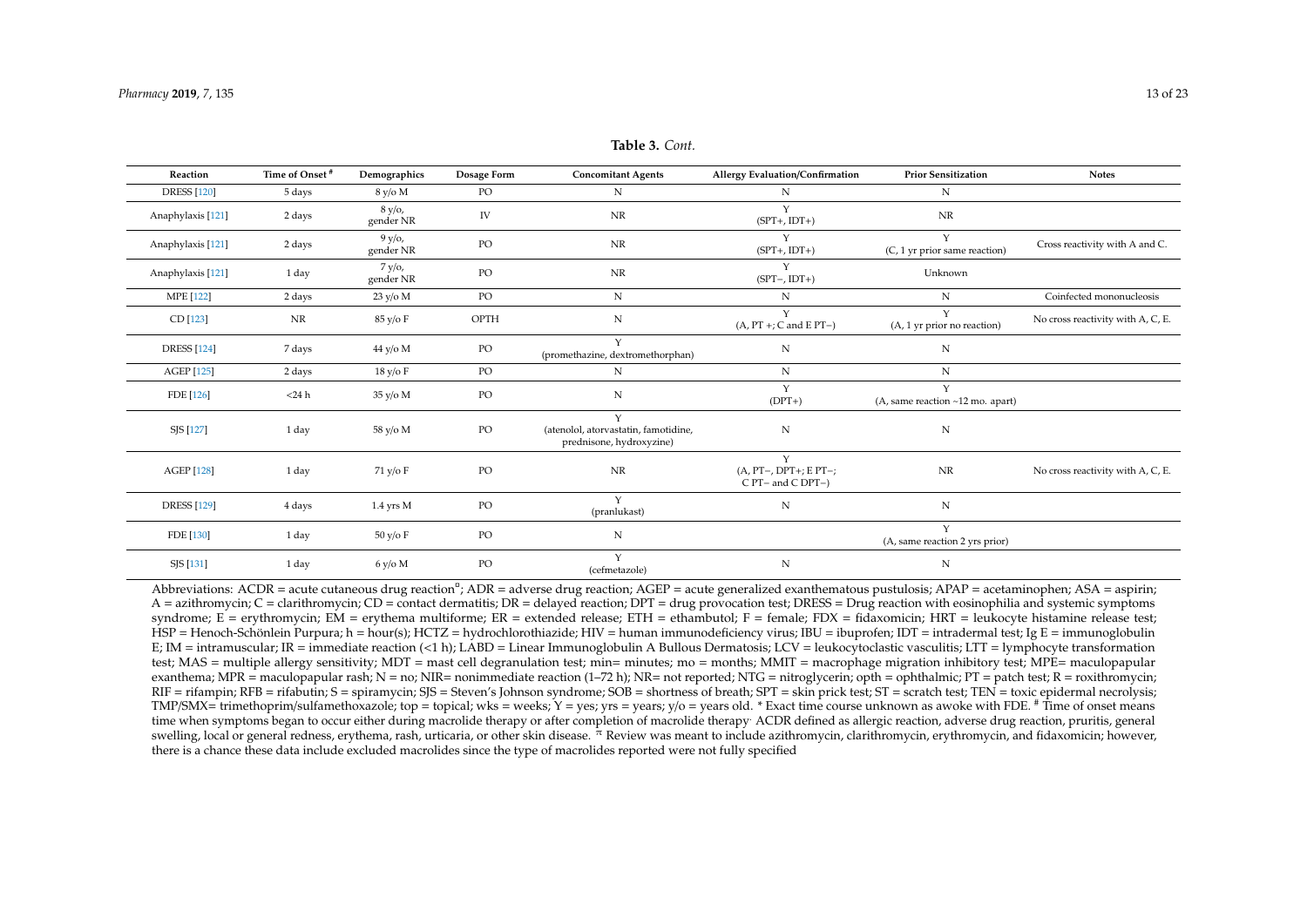| Reaction                                        | Time of Onset#    | Demographics                                       | Dosage Form | <b>Concomitant Agents</b> | <b>Allergy Evaluation/Confirmation</b>         | <b>Prior Sensitization</b>                      | <b>Notes</b>                        |
|-------------------------------------------------|-------------------|----------------------------------------------------|-------------|---------------------------|------------------------------------------------|-------------------------------------------------|-------------------------------------|
| Diffuse rash [132]                              | 5 days            | 73 y/o M                                           | PO          | NR                        | N                                              | N                                               |                                     |
| Rash, swollen<br>eyes and lips [132]            | $1-2h$            | 74 y/o F                                           | PO          | NR                        | ${\rm N}$                                      | N                                               |                                     |
| Diffuse rash [132]                              | 5 days            | $26 \text{ y/o F}$                                 | PO          | NR                        | $\mathbf N$                                    | N                                               |                                     |
| Diffuse rash and itching [132]                  | 1 h               | $49$ y/o F                                         | PO          | NR                        | $\mathbf N$                                    | Y<br>(E and A allergy)                          | Cross reactivity<br>with FDX, E, A. |
| Throat burning [132]                            | 12-24 h           | 79 y/o F                                           | PO          | NR                        | $\mathbf N$                                    | (E allergy)                                     |                                     |
| Throat and chest swelling [132]                 | 2 days; N         | F, age NR                                          | PO          | $\rm{NR}$                 | $\mathsf{Y}$<br>$(DPT+)$                       | $\mathsf{Y}$<br>(F 30 days prior; E allergy)    |                                     |
| Eyes, lips, mouth swelling,<br>itchy face [132] | 72 h              | $53 \text{ y/o F}$                                 | PO          | NR                        | $\mathbf N$                                    | N                                               |                                     |
| Angioedema <sup>[132]</sup>                     | 5 days,<br>6 days | 56 y/o M                                           | PO          | $\rm{NR}$                 | Y<br>$(DPT+)$                                  | $\mathsf{Y}$<br>(FDX same reaction within 24 h) |                                     |
| Lip swelling [132]                              | 7 days            | F, age NR                                          | PO          | NR                        | $\mathbf N$                                    | N                                               |                                     |
| Severe rash [132]                               | NR                | M, age NR                                          | PO          | <b>NR</b>                 | $\mathbf N$                                    | N                                               |                                     |
| SOB, throat swelling,<br>chest tightness [132]  | 2 days            | $50 y/\mathrm{o} F$                                | PO          | NR                        | $\mathbf N$                                    | N                                               |                                     |
| BLE edema and rash [132]                        | 5 days            | 70 y/o M                                           | PO          | NR                        | $\mathbf N$                                    | N                                               |                                     |
| <b>MAS</b> [46]                                 | NR                | $n = 6$ , <18 y/o and,<br>gender NR                | PO          | N                         | $\mathbf{Y}$<br>$(\mathrm{PT+},\mathrm{DPT+})$ | NR                                              |                                     |
| <b>ACDR</b> [77]                                | NR                | NR                                                 | NR          | NR                        | $_{\rm N}$                                     | NR                                              |                                     |
| MAS [133]                                       | NR                | $n = 34$ , age and<br>gender NR                    | NR          | NR                        | N                                              | NR                                              |                                     |
| $+$ DPT with ADR $[134]$                        | $\rm{NR}$         | $n = 102$ , age and<br>gender NR                   | NR          | NR                        | Y<br>$(n = 14, DPT+)$                          | $\rm NR$                                        |                                     |
| ADRs [97]                                       | NR                | $n = 4 \left( \frac{18}{9} \right)$ ,<br>gender NR | <b>NR</b>   | NR                        | Y<br>(NR)                                      | NR                                              |                                     |

**Table 4.** Summary of published literature reporting fidaxomycin hypersensitivity.

<span id="page-13-0"></span>Abbreviations: ACDR = acute cutaneous drug reaction<sup>o</sup>; ADR = adverse drug reaction; AGEP = acute generalized exanthematous pustulosis; APAP = acetaminophen; ASA = aspirin; A = azithromycin; C = clarithromycin; CD = contact dermatitis; DR = delayed reaction; DPT = drug provocation test; DRESS = Drug reaction with eosinophilia and systemic symptoms syndrome; E = erythromycin; EM = erythema multiforme; ER = extended release; ETH = ethambutol; F = female; FDX = fidaxomicin; HRT = leukocyte histamine release test; HSP = Henoch-Schönlein Purpura; h = hour(s); HCTZ = hydrochlorothiazide; HIV = human immunodeficiency virus; IBU = ibuprofen; IDT = intradermal test; Ig E = immunoglobulin  $E$ ; IM = intramuscular; IR = immediate reaction  $\langle$ <1 h); LABD = Linear Immunoglobulin A Bullous Dermatosis; LCV = leukocytoclastic vasculitis; LTT = lymphocyte transformation test; MAS = multiple allergy sensitivity; MDT = mast cell degranulation test; min= minutes; mo = months; MMIT = macrophage migration inhibitory test; MPE= maculopapular exanthema; MPR = maculopapular rash; N = no; NIR= nonimmediate reaction  $(1-72 h)$ ; NR= not reported; NTG = nitroglycerin; opth = ophthalmic; PT = patch test; R = roxithromycin; RIF = rifampin; RFB = rifabutin; S = spiramycin; SJS = Steven's Johnson syndrome; SOB = shortness of breath; SPT = skin prick test; ST = scratch test; TEN = toxic epidermal necrolysis;  $TMP/SMX =$  trimethoprim/sulfamethoxazole; top = topical; wks = weeks;  $Y =$  yes; yrs = years; y/o = years old. \* Exact time course unknown as awoke with FDE. # Time of onset means time when symptoms began to occur either during macrolide therapy or after completion of macrolide therapy. ACDR defined as allergic reaction, adverse drug reaction, pruritis, general swelling, local or general redness, erythema, rash, urticaria, or other skin disease.  $\pi$  Review was meant to include azithromycin, clarithromycin, erythromycin, and fidaxomicin; however, there is a chance these data include excluded macrolides since the type of macrolides reported were not fully specified.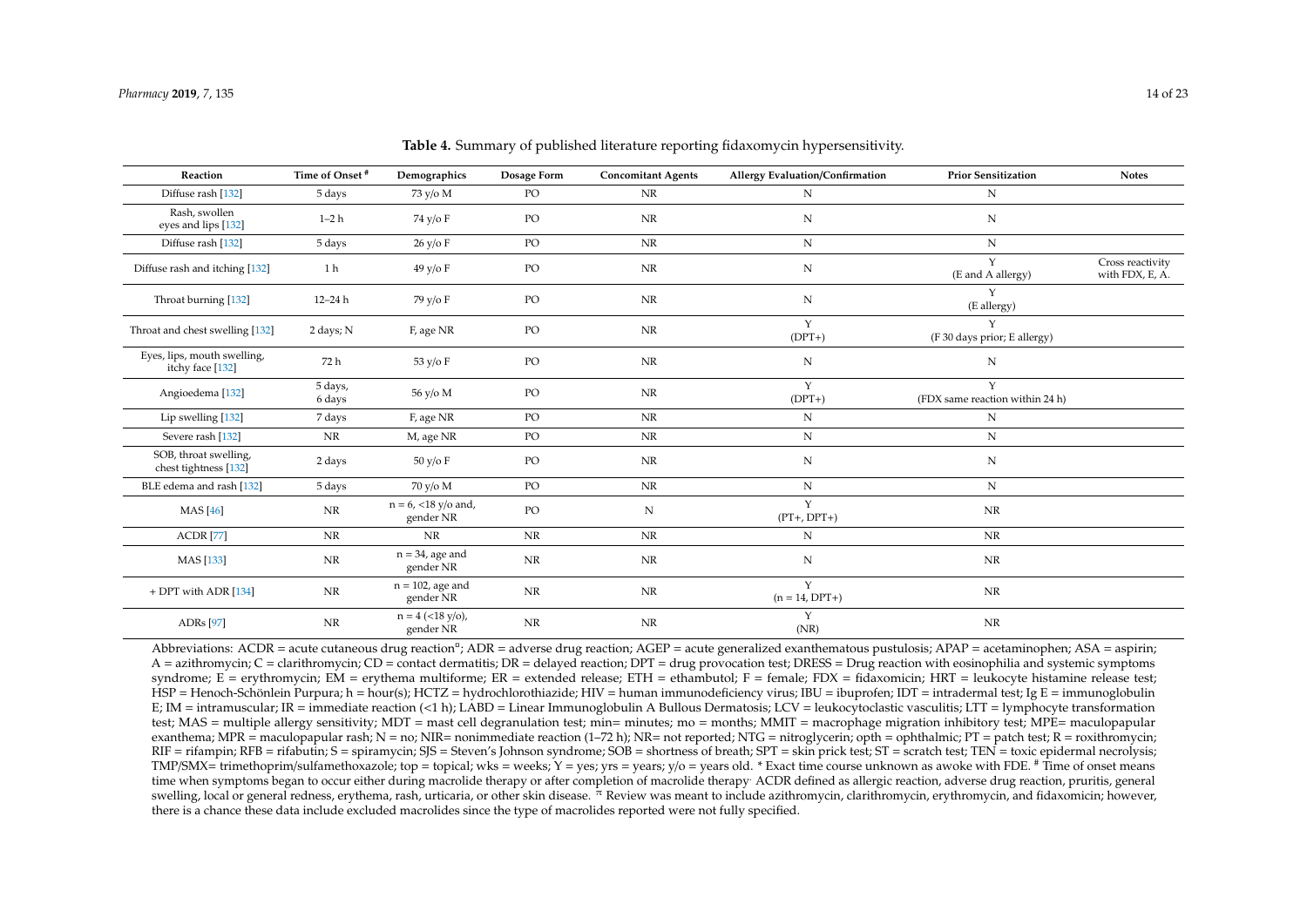Macrolide allergies are rare and available desensitization protocols are restricted to case reports, which all demonstrated success [\[74](#page-19-8)[,100,](#page-20-6)[102\]](#page-20-10). Three cases involved successful desensitization with clarithromycin, and one of the patients also completed a desensitization for azithromycin desensitization. Four desensitization protocols were identified in the literature: two involving clarithromycin in an adult patient, one for clarithromycin in a pediatric patient, and one for azithromycin in a pediatric patient (Appendix [A,](#page-15-0) Tables [A1](#page-15-1)[–A4\)](#page-16-7) [\[74](#page-19-8)[,100](#page-20-6)[,102\]](#page-20-10). Holmes et al. reported a case of a 68-year-old female with a history of anaphylaxis with erythromycin and bronchospasms with roxithromycin who underwent oral clarithromycin desensitization for use in a 18 month treatment course for a skin infection caused by *Mycobacterium chelonae*(Appendix [A,](#page-15-0) Table [A1\)](#page-15-1) [\[74\]](#page-19-8). Swamy et al. reported a case of a 68-year-old female with a history of anaphylaxis with azithromycin and urticaria and bronchospasms with clarithromycin who underwent oral clarithromycin desensitization for use in a 3 month treatment course for an infection caused by *Mycobacterium intracellularae* (Appendix [A,](#page-15-0) Table [A2\)](#page-15-2) [\[100\]](#page-20-6). Repeated intradermal skin testing with azithromycin 1 h after desensitization demonstrated a similar reaction seen at baseline. Six weeks after desensitization, azithromycin and clarithromycin skin prick tests were negative and intradermal skin tests were equivocal to the reactions seen at baseline. Petitto et al. described a case of an 11-year-old female with a history of diffuse urticaria with clarithromycin who underwent successful macrolide desensitization for use in osteomyelitis caused by *Mycobacterium fortuitum* (Appendix [A,](#page-15-0) Tables [A3](#page-16-8) and [A4\)](#page-16-7) [\[102\]](#page-20-10). Initially, this patient completed an azithromycin desensitization protocol without complication; however, 24 h later, she developed a generalized urticarial rash within 75 min of a treatment dose. One week later, this patient underwent oral clarithromycin desensitization and all subsequent treatment doses were tolerated.

#### **5. Conclusions**

Macrolides are infrequently reported to cause various types of allergic reactions, with cutaneous reactions being the most common. Macrolides are similar in chemical structure, and limited reports have demonstrated cross-reactivity. Strategies to overcome hypersensitivity reactions, such as desensitization, or allergy testing for cross-reactivity to another macrolide have been utilized with successful outcomes. Consequently, if a patient has a severe hypersensitivity reaction to a macrolide, then the benefit versus the risk must be evaluated for using an agent in this class. In clinical practice, it may be more convenient and safer to change to an alternative class of medications if the option is available. However, if a macrolide must be used in a patient with a confirmed history of a severe allergic reaction, then allergy testing should be employed to investigate if the patient reacts to other agents in the macrolide class. If so, a desensitization may be conducted while the patient is monitored closely for signs and symptoms of an allergic reaction.

**Author Contributions:** Conceptualization, K.M.S., J.C., E.B.C.; methodology, K.M.S., J.C.C., E.B.C.; writing original draft preparation, K.M.S., J.C.C., E.B.C., and S.V.G.; writing—review and editing, K.M.S., J.C.C., E.B.C., and S.V.G.

**Funding:** This research received no external funding.

**Conflicts of Interest:** KMS and SVG declare no conflicts of interest. EBC serves on the speakers' bureau for Merck & Co, Inc. JCCCho serves on the speakers' bureau for Allergan, Inc.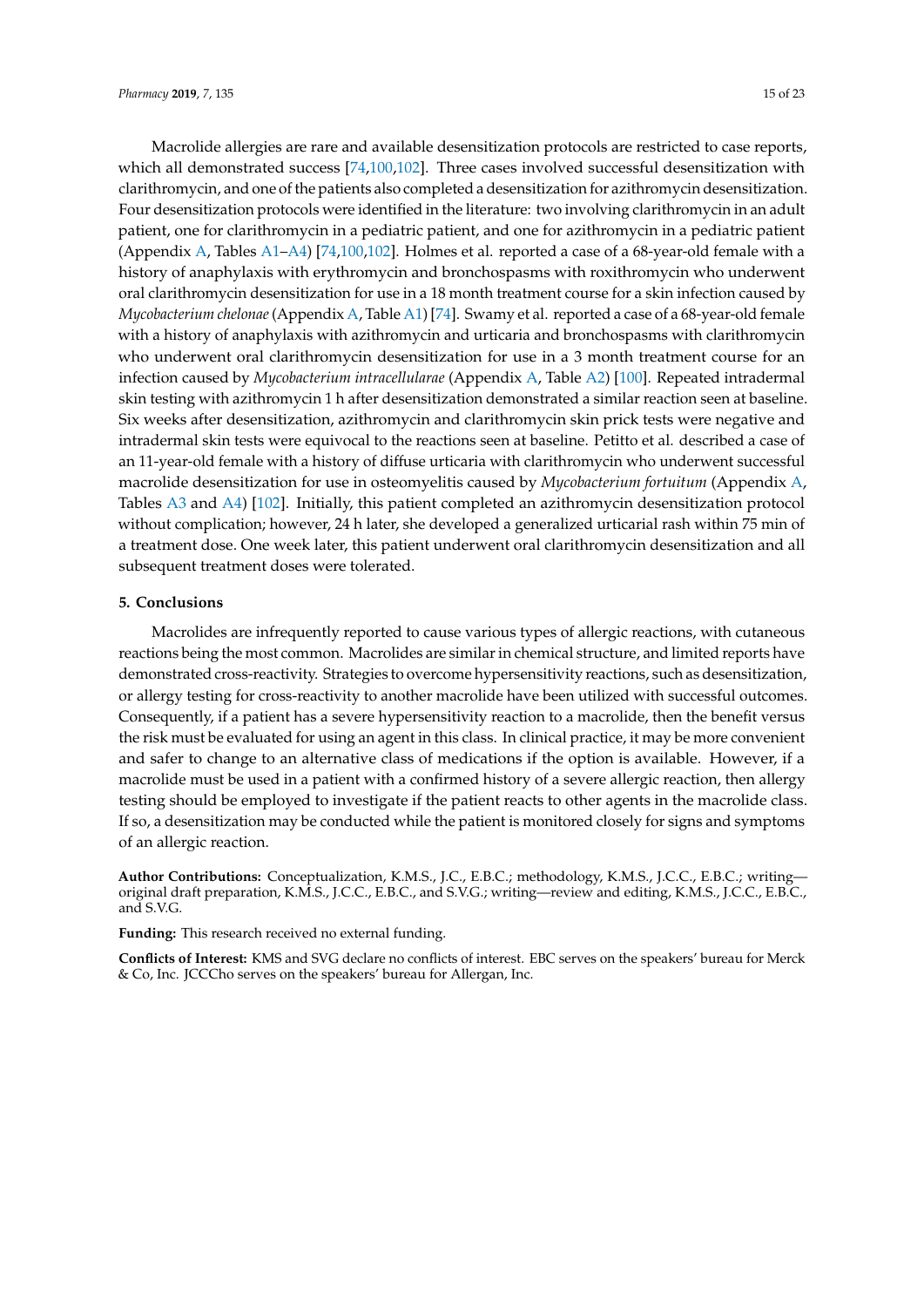## <span id="page-15-1"></span><span id="page-15-0"></span>**Appendix A**

| Dose No.        | Concentration |                | <b>Dose</b> |
|-----------------|---------------|----------------|-------------|
|                 | (mg/mL)       | mL             | mg          |
| 1.              | 0.05          | 0.1            | 0.005       |
| 2.              | 0.05          | 0.2            | 0.010       |
| 3.              | 0.05          | 0.4            | 0.020       |
| 4.              | 0.05          | $\mathbf 1$    | 0.050       |
| 5.              | 0.05          | $\overline{2}$ | 0.100       |
| 6.              | 0.05          | 4              | 0.200       |
| 7.              | 0.50          | 0.8            | 0.400       |
| 8.              | 0.50          | 1.6            | 0.800       |
| 9.              | 0.50          | 3.2            | 1.6         |
| 10.             | 0.50          | 6.4            | 3.2         |
| 11.             | 5             | 1.2            | 6           |
| 12.             | 5             | 2.4            | 12          |
| 13.             | 5             | 4.8            | 24          |
| 14.             | 50            | $\mathbf{1}$   | 50          |
| 15.             | 50            | $\overline{2}$ | 100         |
| 16.             | 50            | $\overline{4}$ | 200         |
| 17.             | 50            | 8              | 400         |
| 18.             | 50            | 10             | 500         |
| Cumulative dose |               |                | 1298.4      |

Table A1. Oral clarithromycin desensitization protocol in an adult [\[74\]](#page-19-8)  $*$ .

<span id="page-15-2"></span>Abbreviations: mg= milligrams; mL= milliliters; no=number. \* Serial 10-fold dilutions of a clarithromycin suspension of 125 mg/5 mL (25 mg/mL) were performed to make clarithromycin solutions at 2.5, 0.25, and 0.025 mg/mL. Each dose was administered in 15-min intervals over 4.5 h with close monitoring on the intensive care unit (for 36 h).

| Dose No.        | Concentration |                | <b>Dose</b> |
|-----------------|---------------|----------------|-------------|
|                 | (mg/mL)       | mL             | mg          |
| 1.              | 0.025         | 1.25           | 0.030       |
| 2.              | 0.025         | 2.50           | 0.060       |
| 3.              | 0.025         | 5              | 0.125       |
| 4.              | 0.250         | 1              | 0.250       |
| 5.              | 0.250         | $\overline{2}$ | 0.5         |
| 6.              | 0.250         | 4              | 1           |
| 7.              | 2.5           | 0.8            | 2           |
| 8.              | 2.5           | 1.6            | 4           |
| 9.              | 2.5           | 3.2            | 8           |
| 10.             | 2.5           | 6.4            | 16          |
| 11.             | 25            | 1.3            | 32          |
| 12.             | 25            | 2.5            | 64          |
| 13.             | 25            | 5              | 125         |
| 14.             | 25            | 10             | 250         |
| Cumulative dose |               |                | 503         |

Table A2. Oral clarithromycin desensitization protocol in an adult [\[100\]](#page-20-6) \*.

Abbreviations: mg = milligrams; mL = milliliters; no = number. \* Serial 10-fold dilutions of a clarithromycin suspension of 125 mg/5 mL (25 mg/mL) were performed to make clarithromycin solutions at 2.5, 0.25, and 0.025 mg/mL. Each dose was administered in 15-min intervals over 3.5 h.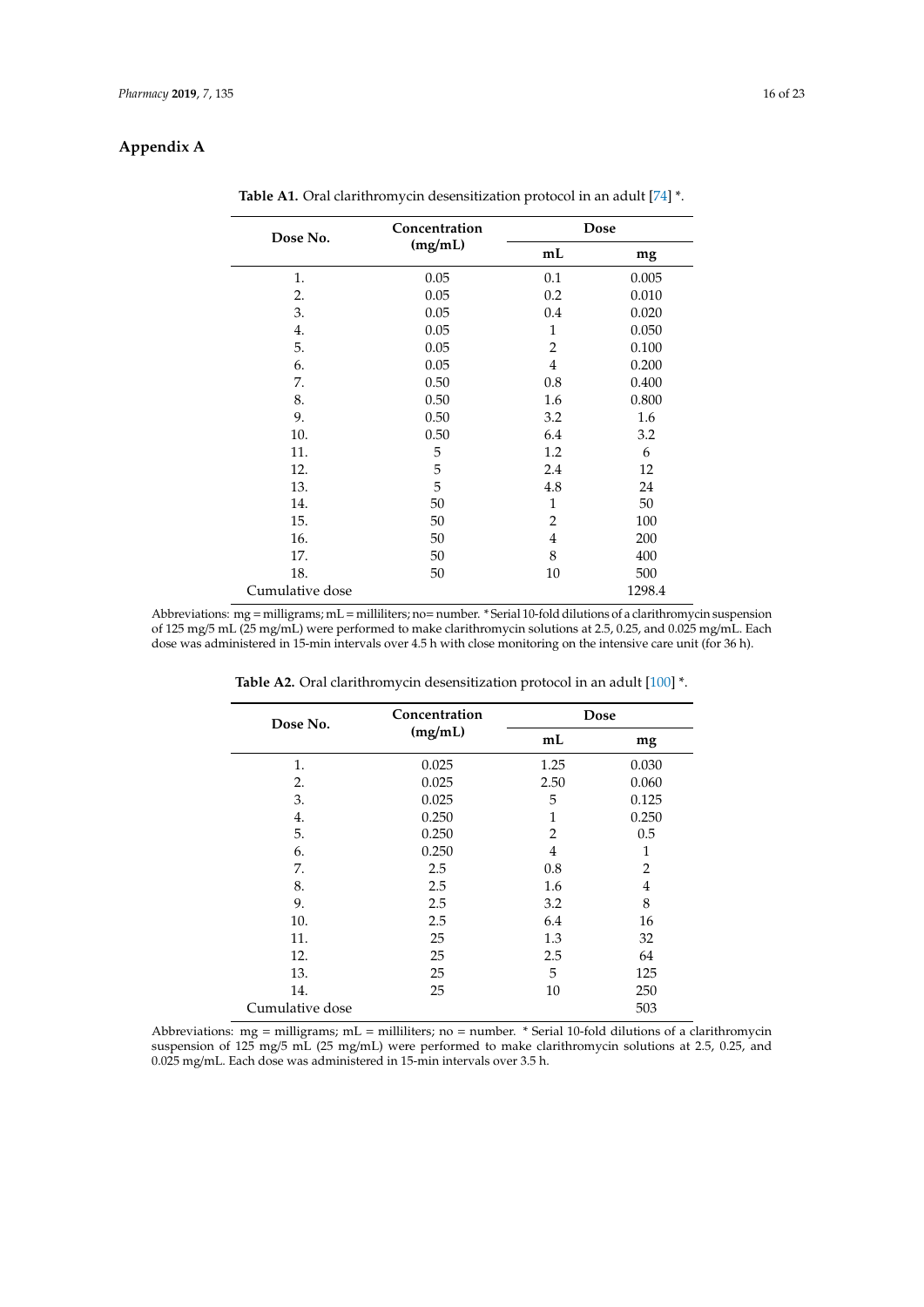| Dose No.        | Concentration<br>(mg/mL) | <b>Dose</b>    |                |
|-----------------|--------------------------|----------------|----------------|
|                 |                          | mL             | mg             |
| 1.              | 0.025                    | 0.6            | 0.030          |
| 2.              | 0.025                    | 1.2            | 0.060          |
| 3.              | 0.025                    | 2.5            | 0.125          |
| 4.              | 0.250                    | 5              | 0.250          |
| 5.              | 0.250                    | 1              | 0.500          |
| 6.              | 0.250                    | $\overline{2}$ | 1              |
| 7.              | 2.5                      | 4              | $\overline{2}$ |
| 8.              | 2.5                      | 0.8            | 4              |
| 9.              | 2.5                      | 1.6            | 8              |
| 10.             | 2.5                      | 3.2            | 16             |
| 11.             | 25                       | 6.4            | 32             |
| 12.             | 25                       | 2.5            | 64             |
| 13.             | 25                       | 2.5            | 125            |
| Cumulative dose |                          |                | 253            |

<span id="page-16-8"></span>**Table A3.** Azithromycin oral desensitization protocol in an adolescent [\[102\]](#page-20-10).

<span id="page-16-7"></span>**Table A4.** Clarithromycin oral desensitization protocol in an adolescent [\[102\]](#page-20-10).

| Dose No.        | Concentration<br>(mg/mL) | <b>Dose</b>    |                |
|-----------------|--------------------------|----------------|----------------|
|                 |                          | mL             | mg             |
| 1.              | 0.05                     | 0.60           | 0.030          |
| 2.              | 0.05                     | 1.20           | 0.060          |
| 3.              | 0.05                     | 2.50           | 0.125          |
| 4.              | 0.05                     | 5              | 0.25           |
| 5.              | 0.50                     | 1              | 0.50           |
| 6.              | 0.50                     | $\overline{2}$ | 1              |
| 7.              | 0.50                     | 4              | $\overline{2}$ |
| 8.              | 5                        | 0.8            | 4              |
| 9.              | 5                        | 1.6            | 8              |
| 10.             | 5                        | 3.2            | 16             |
| 11.             | 5                        | 6.4            | 32             |
| 12.             | 50                       | 2.5            | 125            |
| 13.             | 50                       | 2.5            | 125            |
| Cumulative dose |                          |                | 314            |

## **References**

- <span id="page-16-0"></span>1. Blumenthal, K.G.; Peter, J.G.; Trubiano, J.A.; Phillips, E.J. Antibiotic allergy. *Lancet* **2019**, *393*, 183–198. [\[CrossRef\]](http://dx.doi.org/10.1016/S0140-6736(18)32218-9)
- <span id="page-16-1"></span>2. Sanchez-Borges, M.; Thong, B.; Blanca, M.; Ensina, L.F.; Gonzalez-Diaz, S.; Greenberger, P.A.; Jares, E.; Jee, Y.K.; Kase-Tanno, L.; Khan, D.; et al. Hypersensitivity reactions to non beta-lactam antimicrobial agents, a statement of the WAO special committee on drug allergy. *World Allergy Organ J.* **2013**, *6*, 18. [\[CrossRef\]](http://dx.doi.org/10.1186/1939-4551-6-18) [\[PubMed\]](http://www.ncbi.nlm.nih.gov/pubmed/24175948)
- 3. Thong, B.Y. Update on the management of antibiotic allergy. *Allergy Asthma Immunol Res.* **2010**, *2*, 77–86. [\[CrossRef\]](http://dx.doi.org/10.4168/aair.2010.2.2.77) [\[PubMed\]](http://www.ncbi.nlm.nih.gov/pubmed/20358021)
- <span id="page-16-2"></span>4. Araujo, L.; Demoly, P. Macrolides allergy. *Curr. Pharm. Des.* **2008**, *14*, 2840–2862. [\[CrossRef\]](http://dx.doi.org/10.2174/138161208786369812) [\[PubMed\]](http://www.ncbi.nlm.nih.gov/pubmed/18991703)
- <span id="page-16-3"></span>5. Dinos, G.P. The macrolide antibiotic renaissance. *Br. J. Pharmacol.* **2017**, *174*, 2967–2983. [\[CrossRef\]](http://dx.doi.org/10.1111/bph.13936) [\[PubMed\]](http://www.ncbi.nlm.nih.gov/pubmed/28664582)
- <span id="page-16-4"></span>6. Brisson-Noel, A.; Trieu-Cuot, P.; Courvalin, P. Mechanism of action of spiramycin and other macrolides. *J. Antimicrob. Chemother.* **1988**, *22* (Suppl. B), 13–23. [\[CrossRef\]](http://dx.doi.org/10.1093/jac/22.Supplement_B.13)
- <span id="page-16-5"></span>7. Zhanel, G.G.; Walkty, A.J.; Karlowsky, J.A. Fidaxomicin: A novel agent for the treatment of Clostridium difficile infection. *Can. J. Infect. Dis. Med. Microbiol.* **2015**, *26*, 305–312. [\[CrossRef\]](http://dx.doi.org/10.1155/2015/934594) [\[PubMed\]](http://www.ncbi.nlm.nih.gov/pubmed/26744587)
- <span id="page-16-6"></span>8. Romano, A.; Caubet, J.C. Antibiotic allergies in children and adults: From clinical symptoms to skin testing diagnosis. *J. Allergy Clin. Immunol. Pract.* **2014**, *2*, 3–12. [\[CrossRef\]](http://dx.doi.org/10.1016/j.jaip.2013.11.006)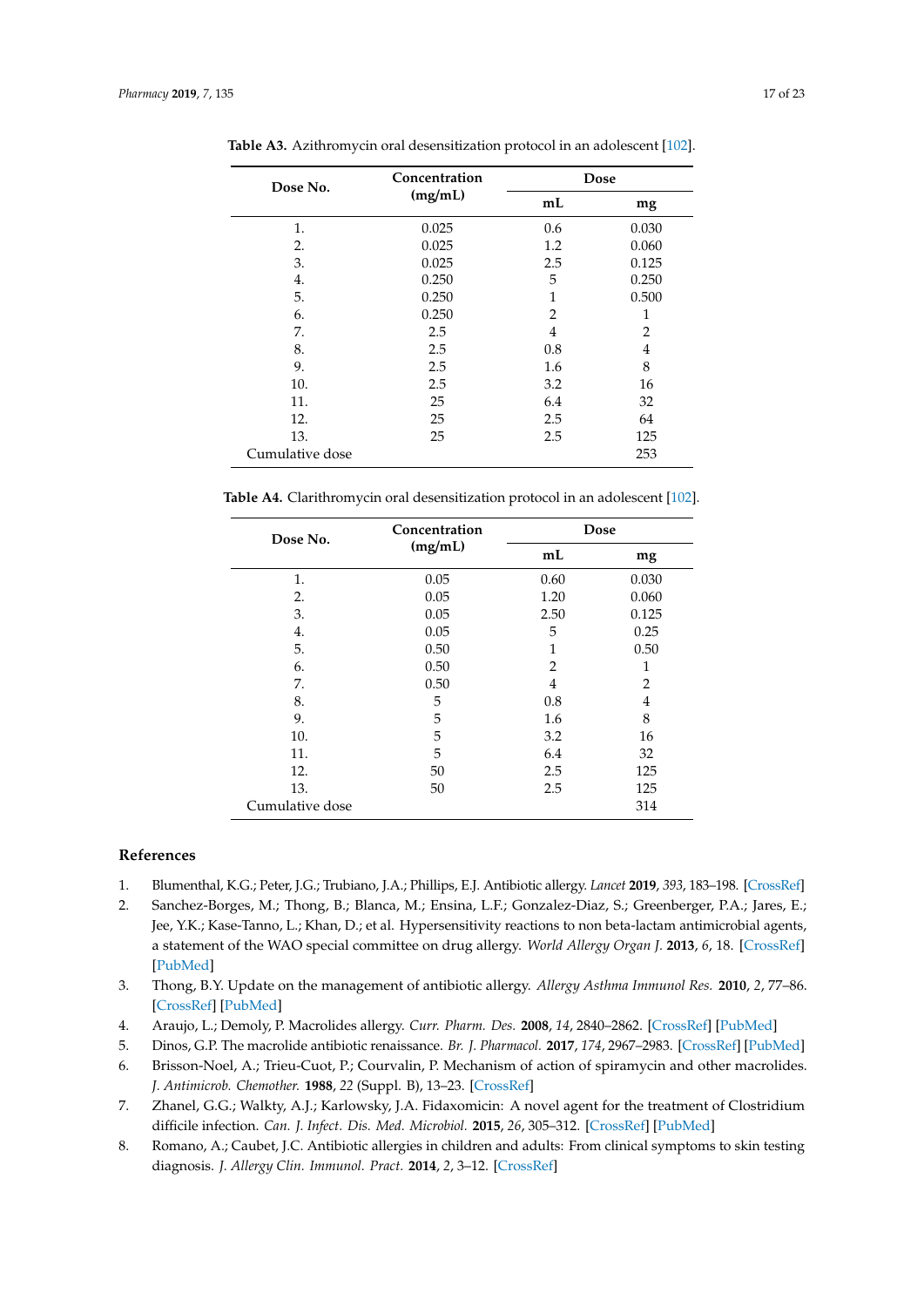- <span id="page-17-0"></span>9. Sivapalasingam, S.; Steigbigel, N.H. Macrolides. In *Mandell, Douglas, and Bennett's Principles and Practice of Infectious Diseases*, 7th ed.; Mandell, G.L., Bennett, J.E., Dolin, R., Eds.; Macrolides, Clindamycin, and Ketolides; Churchill Livingstone/Elsevier: Philadelphia, PA, USA, 2010; Available online: http://[web.a.ebscohost.](http://web.a.ebscohost.com.ezproxy.lib.usf.edu/ehost/detail/detail?vid=0&sid=ab19e82b-d5a8-4468-ab6a-243ed20974fa%40sdc-v-sessmgr04&bdata=JnNpdGU9ZWhvc3QtbGl2ZQ%3d%3d#AN=458761&db=nlebk) com.ezproxy.lib.usf.edu/ehost/detail/detail?vid=0&sid=[ab19e82b-d5a8-4468-ab6a-243ed20974fa%40sdc](http://web.a.ebscohost.com.ezproxy.lib.usf.edu/ehost/detail/detail?vid=0&sid=ab19e82b-d5a8-4468-ab6a-243ed20974fa%40sdc-v-sessmgr04&bdata=JnNpdGU9ZWhvc3QtbGl2ZQ%3d%3d#AN=458761&db=nlebk)v-sessmgr04&bdata=[JnNpdGU9ZWhvc3QtbGl2ZQ%3d%3d#AN](http://web.a.ebscohost.com.ezproxy.lib.usf.edu/ehost/detail/detail?vid=0&sid=ab19e82b-d5a8-4468-ab6a-243ed20974fa%40sdc-v-sessmgr04&bdata=JnNpdGU9ZWhvc3QtbGl2ZQ%3d%3d#AN=458761&db=nlebk)=458761&db=nlebk (accessed on 29 May 2019).
- <span id="page-17-23"></span><span id="page-17-1"></span>10. Bradley, J.S.; Byington, C.L.; Shah, S.S.; Alverson, B.; Carter, E.R.; Harrison, C.; Kaplan, S.L.; Mace, S.E.; McCracken, G.H., Jr.; Moore, M.R.; et al. Pediatric Infectious Diseases, S. the Infectious Diseases Society of, A. Executive summary: The management of community-acquired pneumonia in infants and children older than 3 months of age: Clinical practice guidelines by the Pediatric Infectious Diseases Society and the Infectious Diseases Society of America. *Clin. Infect. Dis.* **2011**, *53*, 617–630.
- <span id="page-17-25"></span><span id="page-17-24"></span><span id="page-17-3"></span>11. Mandell, L.A.; Wunderink, R.G.; Anzueto, A.; Bartlett, J.G.; Campbell, G.D.; Dean, N.C.; Dowell, S.F.; File, T.M., Jr.; Musher, D.M.; Niederman, M.S.; et al. Infectious Diseases Society of America/American Thoracic Society consensus guidelines on the management of community-acquired pneumonia in adults. *Clin. Infect. Dis.* **2007**, *44* (Suppl. S2), 27–72. [\[CrossRef\]](http://dx.doi.org/10.1086/511159)
- <span id="page-17-15"></span><span id="page-17-14"></span><span id="page-17-13"></span><span id="page-17-4"></span>12. Lieberthal, A.S.; Carroll, A.E.; Chonmaitree, T.; Ganiats, T.G.; Hoberman, A.; Jackson, M.A.; Joffe, M.D.; Miller, D.T.; Rosenfeld, R.M.; Sevilla, X.D.; et al. The diagnosis and management of acute otitis media. *Pediatrics* **2013**, *131*, e964–e999. [\[CrossRef\]](http://dx.doi.org/10.1542/peds.2012-3488) [\[PubMed\]](http://www.ncbi.nlm.nih.gov/pubmed/23439909)
- <span id="page-17-17"></span><span id="page-17-16"></span><span id="page-17-2"></span>13. Shulman, S.T.; Bisno, A.L.; Clegg, H.W.; Gerber, M.A.; Kaplan, E.L.; Lee, G.; Martin, J.M.; Van Beneden, C. Clinical practice guideline for the diagnosis and management of group A streptococcal pharyngitis: 2012 update by the Infectious Diseases Society of America. *Clin. Infect. Dis.* **2012**, *55*, 1279–1282. [\[CrossRef\]](http://dx.doi.org/10.1093/cid/cis847) [\[PubMed\]](http://www.ncbi.nlm.nih.gov/pubmed/23091044)
- <span id="page-17-5"></span>14. Chahine, E.B.; Sucher, A.J.; Mantei, K. Fidaxomicin: A novel macrolide antibiotic for Clostridium difficile infection. *Consult. Pharm.* **2014**, *29*, 614–624. [\[CrossRef\]](http://dx.doi.org/10.4140/TCP.n.2014.614) [\[PubMed\]](http://www.ncbi.nlm.nih.gov/pubmed/25203410)
- <span id="page-17-19"></span><span id="page-17-18"></span><span id="page-17-6"></span>15. McDonald, L.C.; Gerding, D.N.; Johnson, S.; Bakken, J.S.; Carroll, K.C.; Coffin, S.E.; Dubberke, E.R.; Garey, K.W.; Gould, C.V.; Kelly, C.; et al. Clinical Practice Guidelines for Clostridium difficile Infection in Adults and Children: 2017 Update by the Infectious Diseases Society of America (IDSA) and Society for Healthcare Epidemiology of America (SHEA). *Clin. Infect. Dis.* **2018**, *66*, 987–994. [\[CrossRef\]](http://dx.doi.org/10.1093/cid/ciy149) [\[PubMed\]](http://www.ncbi.nlm.nih.gov/pubmed/29562266)
- <span id="page-17-20"></span><span id="page-17-7"></span>16. Mimesh, S.; Pratt, M. Occupational airborne allergic contact dermatitis from azithromycin. *Contact Dermat.* **2004**, *51*, 151. [\[CrossRef\]](http://dx.doi.org/10.1111/j.0105-1873.2004.0426d.x) [\[PubMed\]](http://www.ncbi.nlm.nih.gov/pubmed/15479208)
- <span id="page-17-21"></span>17. Milkovic-Kraus, S.; Macan, J.; Kanceljak-Macan, B. Occupational allergic contact dermatitis from azithromycin in pharmaceutical workers: A case series. *Contact Dermat.* **2007**, *56*, 99–102. [\[CrossRef\]](http://dx.doi.org/10.1111/j.1600-0536.2007.00999.x) [\[PubMed\]](http://www.ncbi.nlm.nih.gov/pubmed/17244078)
- <span id="page-17-8"></span>18. Lopez-Lerma, I.; Romaguera, C.; Vilaplana, J. Occupational airborne contact dermatitis from azithromycin. *Clin. Exp. Derm.* **2009**, *34*, e358–e359. [\[CrossRef\]](http://dx.doi.org/10.1111/j.1365-2230.2009.03313.x) [\[PubMed\]](http://www.ncbi.nlm.nih.gov/pubmed/19486052)
- <span id="page-17-22"></span><span id="page-17-9"></span>19. Bower, A.G. Anaphylactic death from erythromycin. *Calif. Med.* **1958**, *89*, 279–280.
- 20. Prasad, A.S. Severe urticaria following erythromycin therapy. *Acta Med. Iran* **1960**, *3*, 9–11. [\[CrossRef\]](http://dx.doi.org/10.1056/NEJM196001212620308)
- 21. Crawford, L.V.; Roane, J. Use of erythromycin ethyl succinate in allergic children. *Ann. Allergy* **1969**, *27*, 18–22.
- 22. Grainger, G.J. Erythromycin estolate in general practice. A comparative trial of two dosage forms. *Practitioner* **1969**, *202*, 84–86. [\[PubMed\]](http://www.ncbi.nlm.nih.gov/pubmed/4895696)
- <span id="page-17-11"></span>23. Abramov, L.A.; Yust, I.C.; Fierstater, E.M.; Vardinon, N.E. Acute Respiratory Distress Caused by Erythromycin Hypersensitivity. *Arch. Intern. Med.* **1972**, *138*, 1156–1158. [\[CrossRef\]](http://dx.doi.org/10.1001/archinte.1978.03630320088033)
- 24. Handa, S.P. The Schonlein-Henoch syndrome: Glomerulonephritis following erythromycin. *South Med. J* **1972**, *65*, 917–920. [\[CrossRef\]](http://dx.doi.org/10.1097/00007611-197208000-00004) [\[PubMed\]](http://www.ncbi.nlm.nih.gov/pubmed/5044421)
- <span id="page-17-12"></span>25. Naik, R.P.; Singh, G. Bullous fixed drug eruption presumably due to erythromycin. *Dermatologica* **1976**, *152*, 177–180. [\[CrossRef\]](http://dx.doi.org/10.1159/000251245) [\[PubMed\]](http://www.ncbi.nlm.nih.gov/pubmed/133039)
- <span id="page-17-10"></span>26. Van Ketel, W.G. Immediate-and delayed-type allergy to erythromycin. *Contact Dermat.* **1976**, *2*, 363–364. [\[CrossRef\]](http://dx.doi.org/10.1111/j.1600-0536.1976.tb03085.x) [\[PubMed\]](http://www.ncbi.nlm.nih.gov/pubmed/1032135)
- 27. Cooksley, W.G.; Powell, L.W. Erythromycin jaundice: Diagnosis by an in vitro challenge test. *Aust. N. Z. J. Med.* **1977**, *7*, 291–293. [\[CrossRef\]](http://dx.doi.org/10.1111/j.1445-5994.1977.tb03689.x)
- 28. Lloyd-Still, J.D.; Sherman, J.O.; Boggs, J.; Demers, L.M. Erythromycin estolate hepatotoxicity. *Am J Dis. Child* **1978**, *132*, 320. [\[CrossRef\]](http://dx.doi.org/10.1001/archpedi.1978.02120280104025)
- 29. Kirby, B.D.; Snyder, K.M.; Meyer, R.D.; Finegold, S.M. Legionnaires' disease: Clinical features of 24 cases. *Ann. Intern Med.* **1978**, *89*, 297–309. [\[CrossRef\]](http://dx.doi.org/10.7326/0003-4819-89-3-297)
- 30. Harris, R.J.; Harris, R.L. Multiple antibiotic allergies. *J. Am. Dent. Assoc.* **1978**, *97*, 994–995. [\[CrossRef\]](http://dx.doi.org/10.14219/jada.archive.1978.0427)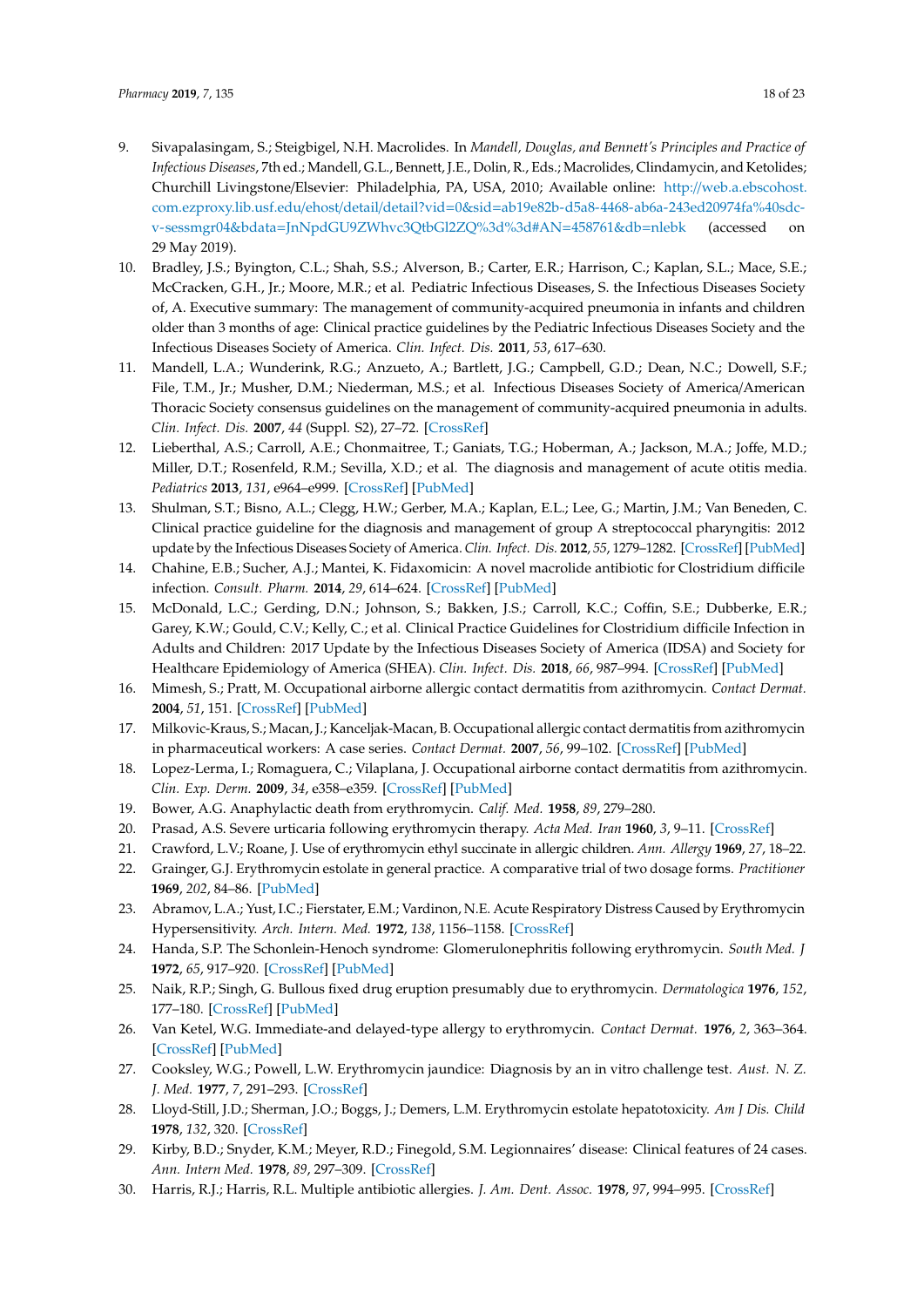- <span id="page-18-19"></span><span id="page-18-18"></span><span id="page-18-17"></span><span id="page-18-16"></span><span id="page-18-15"></span><span id="page-18-14"></span><span id="page-18-13"></span><span id="page-18-12"></span><span id="page-18-11"></span><span id="page-18-10"></span><span id="page-18-9"></span>31. Zafrani, E.S.; Ishak, K.G.; Rudzki, C. Cholestatic and hepatocellular injury associated with erythromycin esters: Report of nine cases. *Dig Dis. Sci.* **1979**, *24*, 385–396. [\[CrossRef\]](http://dx.doi.org/10.1007/BF01297126)
- <span id="page-18-20"></span>32. Hartigan, D.A.; Toma, S.; Listgarten, C. Legionnaires' disease caused by Legionella pneumophila serogroup 3. *Lancet* **1979**, *2*, 411. [\[CrossRef\]](http://dx.doi.org/10.1016/S0140-6736(79)90420-3)
- <span id="page-18-21"></span><span id="page-18-4"></span>33. Schonheyder, H. Stevens-Johnson syndrome associated with intrahepatic cholestasis and respiratory disease: A case report. *Acta Derm. Venereol.* **1981**, *61*, 171–173. [\[PubMed\]](http://www.ncbi.nlm.nih.gov/pubmed/6165201)
- <span id="page-18-22"></span>34. Keeffe, E.B.; Reis, T.C.; Berland, J.E. Hepatotoxicity to both erythromycin estolate and erythromycin ethylsuccinate. *Dig. Dis. Sci.* **1982**, *27*, 701–704. [\[CrossRef\]](http://dx.doi.org/10.1007/BF01393764) [\[PubMed\]](http://www.ncbi.nlm.nih.gov/pubmed/6980110)
- <span id="page-18-1"></span>35. Lombardi, P.; Campolmo, P.; Spallanzani, P.; Sertoli, A. Delayed hypersensitivity to erythromycin. *Contact Dermat.* **1982**, *8*, 416. [\[CrossRef\]](http://dx.doi.org/10.1111/j.1600-0536.1982.tb04270.x) [\[PubMed\]](http://www.ncbi.nlm.nih.gov/pubmed/7172657)
- <span id="page-18-23"></span>36. Rosenfeld, J.; Gura, V.; Boner, G.; Ben-Bassat, M.; Livni, E. Interstitial nephritis with acute renal failure after erythromycin. *Br. Med. J. (Clin. Res. Ed.)* **1983**, *286*, 938–939. [\[CrossRef\]](http://dx.doi.org/10.1136/bmj.286.6369.938) [\[PubMed\]](http://www.ncbi.nlm.nih.gov/pubmed/6403143)
- <span id="page-18-24"></span>37. Furniss, L.D. Rash due to erythromycin. *Drug Intell. Clin. Pharm.* **1983**, *17*, 631.
- <span id="page-18-25"></span>38. Diehl, A.M.; Latham, P.; Boitnott, J.K.; Mann, J.; Maddrey, W.C. Cholestatic hepatitis from erythromycin ethylsuccinate. Report of two cases. *Am. J. Med.* **1984**, *76*, 931–934. [\[CrossRef\]](http://dx.doi.org/10.1016/0002-9343(84)91013-1)
- <span id="page-18-26"></span>39. Pigatto, P.D.; Riboldi, A.; Riva, F.; Altomare, G.F. Fixed drug eruption to erythromycin. *Acta Derm. Venereol.* **1984**, *64*, 272–273.
- <span id="page-18-27"></span>40. Lund Kofoed, M.; Oxholm, A. Toxic epidermal necrolysis due to erythromycin. *Contact Dermat.* **1985**, *13*, 273. [\[CrossRef\]](http://dx.doi.org/10.1111/j.1600-0536.1985.tb02565.x)
- <span id="page-18-5"></span>41. Singer, D.R.; Simpson, J.G.; Catto, G.R.; Johnston, A.W. Drug hypersensitivity causing granulomatous interstitial nephritis. *Am. J. Kidney Dis.* **1988**, *11*, 357–359. [\[CrossRef\]](http://dx.doi.org/10.1016/S0272-6386(88)80144-6)
- <span id="page-18-28"></span>42. Rigauts, H.D.; Selleslag, D.L.; Van Eyken, P.L.; Van Damme, B.J.; Fevery, J.M.; Marchal, G.J. Erythromycininduced hepatitis: Simulator of malignancy. *Radiology* **1988**, *169*, 661–662. [\[CrossRef\]](http://dx.doi.org/10.1148/radiology.169.3.3055031) [\[PubMed\]](http://www.ncbi.nlm.nih.gov/pubmed/3055031)
- <span id="page-18-29"></span><span id="page-18-0"></span>43. Pendleton, N.; Mallik, L.J.; Williams, J.G. Erythromycin rash in glandular fever. *Br. J. Clin. Pract.* **1989**, *43*, 464–465. [\[PubMed\]](http://www.ncbi.nlm.nih.gov/pubmed/2532924)
- <span id="page-18-30"></span><span id="page-18-6"></span>44. J.acqz-Aigrain, E.; Guillonneau, M.; Brun, P.; Broyard, A.; Bechtel, Y. Toxic epidermal necrolysis due to paediatric erythromycin/sulfisoxazole combination. *Lancet* **1990**, *336*, 1010–1011. [\[CrossRef\]](http://dx.doi.org/10.1016/0140-6736(90)92475-W)
- <span id="page-18-31"></span><span id="page-18-8"></span>45. Florido Lopez, J.F.; Lopez Serrano, M.C.; Belchi Hernandez, J.; Estrada Rodriguez, J.L. Fixed eruption due to erythromycin. A case report. *Allergy* **1991**, *46*, 77–78. [\[CrossRef\]](http://dx.doi.org/10.1111/j.1398-9995.1991.tb00546.x) [\[PubMed\]](http://www.ncbi.nlm.nih.gov/pubmed/1826819)
- <span id="page-18-7"></span>46. Kamada, M.M.; Twarog, F.; Leung, D.Y. Multiple antibiotic sensitivity in a pediatric population. *Allergy Proc.* **1991**, *12*, 347–350. [\[CrossRef\]](http://dx.doi.org/10.2500/108854191778879124) [\[PubMed\]](http://www.ncbi.nlm.nih.gov/pubmed/1959773)
- <span id="page-18-32"></span>47. Igea, J.M.; Quirce, S.; de la Hoz, B.; Fraj, J.; Pola, J.; Diez Gomez, M.L. Adverse cutaneous reactions due to macrolides. *Ann. Allergy* **1991**, *66*, 216–218. [\[PubMed\]](http://www.ncbi.nlm.nih.gov/pubmed/1706568)
- 48. Mutalik, S. Fixed drug eruption caused by erythromycin. *Int. J. Derm.* **1991**, *30*, 751. [\[CrossRef\]](http://dx.doi.org/10.1111/j.1365-4362.1991.tb02633.x)
- 49. Shirin, H.; Schapiro, J.M.; Arber, N.; Pinkhas, J.; Sidi, Y.; Salomon, F. Erythromycin base-induced rash and liver function disturbances. *Ann. Pharm.* **1992**, *26*, 1522–1523. [\[CrossRef\]](http://dx.doi.org/10.1177/106002809202601207)
- 50. Lopez Serrano, C.; Quiralte Enriquez, J.; Martinez Alzamora, F. Urticaria from erythromycin. *Allergol. Immunopathol.* **1993**, *21*, 225–226.
- <span id="page-18-2"></span>51. Fernandez Redondo, V.; Casas, L.; Taboada, M.; Toribio, J. Systemic contact dermatitis from erythromycin. *Contact Dermat.* **1994**, *30*, 43–44. [\[CrossRef\]](http://dx.doi.org/10.1111/j.1600-0536.1994.tb00729.x)
- 52. Pandha, H.S.; Dunn, P.J. Stevens-Johnson syndrome associated with erythromycin therapy. *N. Z. Med. J.* **1995**, *108*, 13. [\[PubMed\]](http://www.ncbi.nlm.nih.gov/pubmed/7862351)
- 53. Pascual, C.; Crespo, J.F.; Quiralte, J.; Lopez, C.; Wheeler, G.; Martin-Esteban, M. In vitro detection of specific IgE antibodies to erythromycin. *J. Allergy Clin. Immunol.* **1995**, *95*, 668–671. [\[CrossRef\]](http://dx.doi.org/10.1016/S0091-6749(95)70170-2)
- 54. Moreau, A.; Dompmartin, A.; Castel, B.; Remond, B.; Leroy, D. Drug-induced acute generalized exanthematous pustulosis with positive patch tests. *Int. J. Derm.* **1995**, *34*, 263–266. [\[CrossRef\]](http://dx.doi.org/10.1111/j.1365-4362.1995.tb01593.x) [\[PubMed\]](http://www.ncbi.nlm.nih.gov/pubmed/7790142)
- 55. Lestico, M.R.; Smith, A.D. Stevens-Johnson syndrome following erythromycin administration. *Am. J. Health Syst. Pharm.* **1995**, *52*, 1805–1807. [\[CrossRef\]](http://dx.doi.org/10.1093/ajhp/52.16.1805) [\[PubMed\]](http://www.ncbi.nlm.nih.gov/pubmed/8528839)
- <span id="page-18-3"></span>56. Martins, C.; Freitas, J.D.; Goncalo, M.; Goncalo, S. Allergic contact dermatitis from erythromycin. *Contact Dermat.* **1995**, *33*, 360. [\[CrossRef\]](http://dx.doi.org/10.1111/j.1600-0536.1995.tb02063.x) [\[PubMed\]](http://www.ncbi.nlm.nih.gov/pubmed/8565504)
- 57. Gomez-Lechon, M.J.; Carrasquer, J.; Berenguer, J.; Castell, J.V. Evidence of antibodies to erythromycin in serum of a patient following an episode of acute drug-induced hepatitis. *Clin. Exp. Allergy* **1996**, *26*, 590–596. [\[CrossRef\]](http://dx.doi.org/10.1111/j.1365-2222.1996.tb00581.x) [\[PubMed\]](http://www.ncbi.nlm.nih.gov/pubmed/8735873)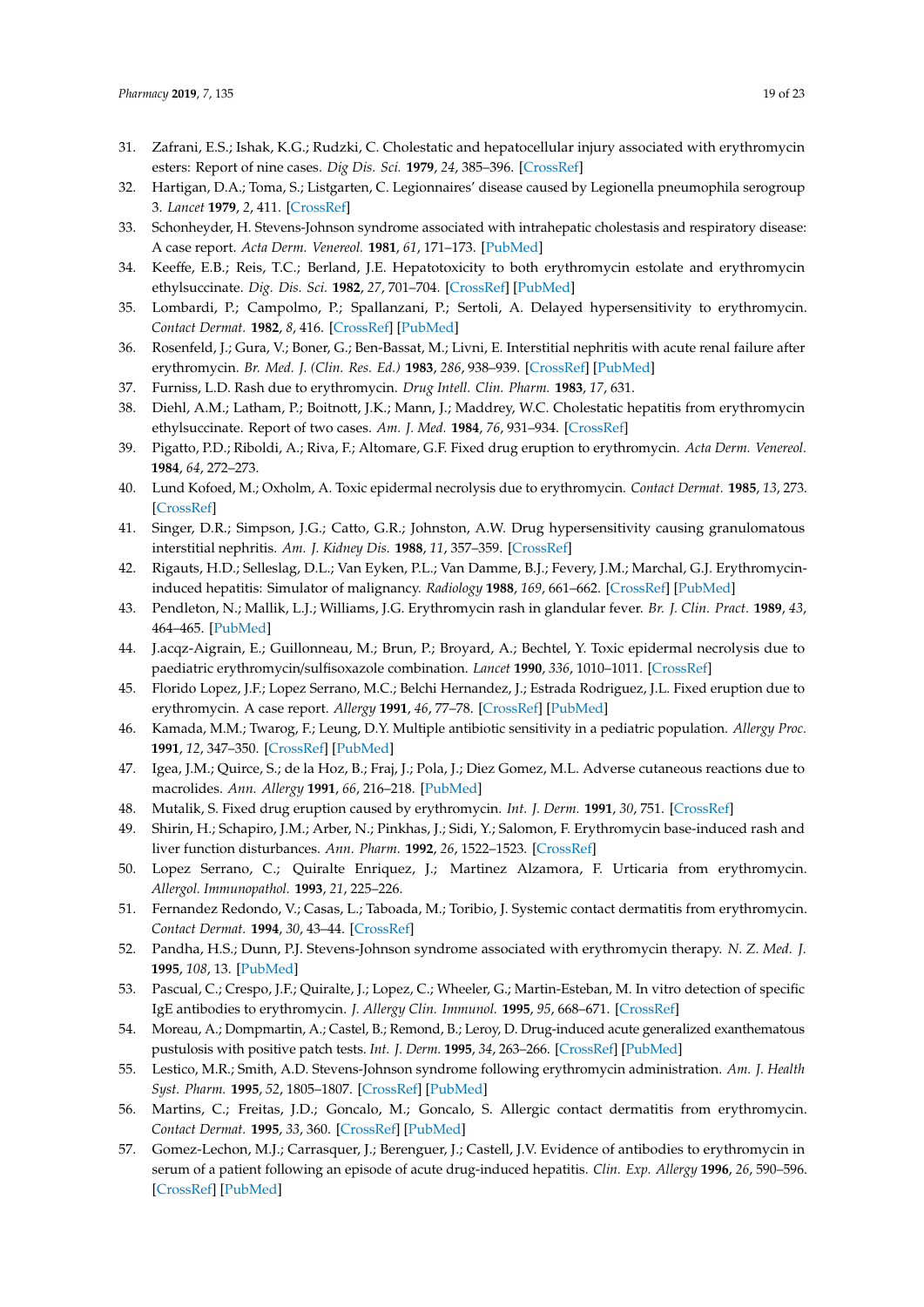- <span id="page-19-24"></span><span id="page-19-23"></span><span id="page-19-22"></span><span id="page-19-21"></span><span id="page-19-20"></span><span id="page-19-19"></span><span id="page-19-18"></span><span id="page-19-17"></span><span id="page-19-16"></span><span id="page-19-15"></span><span id="page-19-14"></span><span id="page-19-5"></span>58. Valsecchi, R.; Pansera, B.; Reseghetti, A. Contact allergy to erythromycin. *Contact Dermat.* **1996**, *34*, 428. [\[CrossRef\]](http://dx.doi.org/10.1111/j.1600-0536.1996.tb02248.x)
- <span id="page-19-25"></span><span id="page-19-6"></span>59. J.orro, G.; Morales, C.; Braso, J.V.; Pelaez, A. Anaphylaxis to erythromycin. *Ann. Allergy Asthma Immunol.* **1996**, *77*, 456–458. [\[CrossRef\]](http://dx.doi.org/10.1016/S1081-1206(10)63349-2)
- <span id="page-19-10"></span>60. Goossens, C.; Sass, U.; Song, M. Baboon syndrome. *Dermatology* **1997**, *194*, 421–422. [\[CrossRef\]](http://dx.doi.org/10.1159/000246167)
- <span id="page-19-26"></span>61. Alvarez-Ferrandez, J.A.; Alvarez-Cuesta, E.; Aragoneses, E.; Cuevas, M. Hypersensitivity to erythromycin: Cross Reactivity (A571). *J. Allergy Clin. Immunol.* **1998**, *101*, S138.
- <span id="page-19-27"></span>62. Quinones, M.D.; Sanchez, I.; Lopez, R.; Rodriguez, F.; Martin-Gil, D.; Santander, J.J. Pustulosis by Erythromycin. *Allergy* **1998**, *53*, 104.
- <span id="page-19-29"></span><span id="page-19-28"></span>63. Barbaud, A.; Reichert-Penetrat, S.; Trechot, P.; Jacquin-Petit, M.A.; Ehlinger, A.; Noirez, V.; Faure, G.C.; Schmutz, J.L.; Bene, M.C. The use of skin testing in the investigation of cutaneous adverse drug reactions. *Br. J. Derm.* **1998**, *139*, 49–58. [\[CrossRef\]](http://dx.doi.org/10.1046/j.1365-2133.1998.02313.x) [\[PubMed\]](http://www.ncbi.nlm.nih.gov/pubmed/9764148)
- <span id="page-19-30"></span>64. Mahboob, A.; Haroon, T.S. Drugs causing fixed eruptions: A study of 450 cases. *Int. J. Derm.* **1998**, *37*, 833–838. [\[CrossRef\]](http://dx.doi.org/10.1046/j.1365-4362.1998.00451.x) [\[PubMed\]](http://www.ncbi.nlm.nih.gov/pubmed/9865869)
- <span id="page-19-31"></span>65. Horn, S.; Aglas, F.; Horina, J.H. Cholestasis and liver cell damage due to hypersensitivity to erythromycin stearate–recurrence following therapy with erythromycin succinate. *Wien. Klin. Wochenschr.* **1999**, *111*, 76–77. [\[PubMed\]](http://www.ncbi.nlm.nih.gov/pubmed/10081126)
- <span id="page-19-7"></span>66. Gallardo, M.A.; Thomas, I. Hypersensitivity reaction to erythromycin. *Cutis* **1999**, *64*, 375–376.
- <span id="page-19-32"></span>67. Sullivan, S.; Harger, B.; Cleary, J.D. Stevens-Johnson syndrome secondary to erythromycin. *Ann. Pharm.* **1999**, *33*, 1369. [\[CrossRef\]](http://dx.doi.org/10.1345/aph.19089) [\[PubMed\]](http://www.ncbi.nlm.nih.gov/pubmed/10630839)
- <span id="page-19-33"></span>68. Sharma, V.K.; Sethuraman, G.; Kumar, B. Cutaneous adverse drug reactions: Clinical pattern and causative agents–a 6 year series from Chandigarh, India. *J. Postgrad. Med.* **2001**, *47*, 95–99.
- <span id="page-19-34"></span>69. Williams, D.A. Stevens-Johnson syndrome after erythromycin therapy while deployed at sea. *Mil. Med.* **2000**, *165*, 636–637. [\[CrossRef\]](http://dx.doi.org/10.1093/milmed/165.8.636)
- <span id="page-19-35"></span>70. San Pedro de Saenz, B.; Gomez, A.; Quiralte, J.; Florido, J.F.; Martin, E.; Hinojosa, B. FDE to macrolides. *Allergy* **2002**, *57*, 55–56.
- <span id="page-19-36"></span>71. Forman, R.; Koren, G.; Shear, N.H. Erythema multiforme, Stevens-Johnson syndrome and toxic epidermal necrolysis in children: A review of 10 years' experience. *Drug Saf.* **2002**, *25*, 965–972. [\[CrossRef\]](http://dx.doi.org/10.2165/00002018-200225130-00006)
- <span id="page-19-38"></span><span id="page-19-37"></span><span id="page-19-1"></span>72. Rallis, E.; Balatsouras, D.G.; Kouskoukis, C.; Verros, C.; Homsioglou, E. Drug eruptions in children with ENT infections. *Int. J. Pediatric Otorhinolaryngol.* **2006**, *70*, 53–57. [\[CrossRef\]](http://dx.doi.org/10.1016/j.ijporl.2005.05.012) [\[PubMed\]](http://www.ncbi.nlm.nih.gov/pubmed/15978677)
- <span id="page-19-2"></span>73. Rebelo Gomes, E.; Fonseca, J.; Araujo, L.; Demoly, P. Drug allergy claims in children: From self-reporting to confirmed diagnosis. *Clin. Exp. Allergy* **2008**, *38*, 191–198. [\[CrossRef\]](http://dx.doi.org/10.1111/j.1365-2222.2007.02870.x) [\[PubMed\]](http://www.ncbi.nlm.nih.gov/pubmed/18028465)
- <span id="page-19-8"></span>74. Holmes, N.E.; Hodgkinson, M.; Dendle, C.; Korman, T.M. Report of oral clarithromycin desensitization. *Br. J. Clin. Pharmacol.* **2008**, *66*, 323–324. [\[CrossRef\]](http://dx.doi.org/10.1111/j.1365-2125.2008.03192.x) [\[PubMed\]](http://www.ncbi.nlm.nih.gov/pubmed/18460032)
- <span id="page-19-3"></span>75. Seitz, C.S.; Brocker, E.B.; Trautmann, A. Suspicion of macrolide allergy after treatment of infectious diseases including Helicobacter pylori: Results of allergological testing. *Allergol. Immunopathol.* **2011**, *39*, 193–199. [\[CrossRef\]](http://dx.doi.org/10.1016/j.aller.2010.06.008) [\[PubMed\]](http://www.ncbi.nlm.nih.gov/pubmed/21269750)
- <span id="page-19-13"></span>76. Jakkidi, M.; Basmadjian, C.; Roy, S. An illusion of septic shock: Acute generalised exanthematous pustulosis with multiorgan dysfunction. *BMJ Case Rep.* **2017**, *2017*, 1–4. [\[CrossRef\]](http://dx.doi.org/10.1136/bcr-2017-220612) [\[PubMed\]](http://www.ncbi.nlm.nih.gov/pubmed/28768672)
- <span id="page-19-0"></span>77. Van der Linden, P.D.; van der Lei, J.; Vlug, A.E.; Stricker, B.H. Skin reactions to antibacterial agents in general practice. *J. Clin. Epidemiol.* **1998**, *51*, 703–708. [\[CrossRef\]](http://dx.doi.org/10.1016/S0895-4356(98)00041-9)
- <span id="page-19-4"></span>78. Price, T.A.; Tuazon, C.U. Clarithromycin-induced thrombocytopenia. *Clin. Infect. Dis.* **1992**, *15*, 563–564. [\[CrossRef\]](http://dx.doi.org/10.1093/clind/15.3.563)
- <span id="page-19-11"></span>79. De Vega, T.; Blanco, S.; Lopez, C.; Pascual, E.; Sanchez, M.; Zamarron, A. Clarithromycin-induced leukocytoclastic vasculitis. *Eur J. Clin. Microbiol. Infect. Dis.* **1993**, *12*, 563. [\[CrossRef\]](http://dx.doi.org/10.1007/BF01970967)
- 80. Oteo, J.A.; Gomez-Cadinanos, R.A.; Rosel, L.; Casas, J.M. Clarithromycin-induced thrombocytopenic purpura. *Clin. Infect. Dis.* **1994**, *19*, 1170–1171. [\[CrossRef\]](http://dx.doi.org/10.1093/clinids/19.6.1170-a)
- <span id="page-19-9"></span>81. Vangala, R.; Cernek, P.K. Hypersensitivity reaction to clarithromycin. *Ann. Pharm.* **1996**, *30*, 300. [\[CrossRef\]](http://dx.doi.org/10.1177/106002809603000320)

82. Igea, J.M.; Lazaro, M. Hypersensitivity reaction to clarithromycin. *Allergy* **1998**, *53*, 107–109. [\[CrossRef\]](http://dx.doi.org/10.1111/j.1398-9995.1998.tb03787.x) [\[PubMed\]](http://www.ncbi.nlm.nih.gov/pubmed/9491242)

- 83. Rosina, P.; Chieregato, C.; Schena, D. Fixed drug eruption from clarithromycin. *Contact Dermat.* **1998**, *38*, 105. [\[CrossRef\]](http://dx.doi.org/10.1111/j.1600-0536.1998.tb05661.x) [\[PubMed\]](http://www.ncbi.nlm.nih.gov/pubmed/9506224)
- <span id="page-19-12"></span>84. Gavura, S.R.; Nusinowitz, S. Leukocytoclastic vasculitis associated with clarithromycin. *Ann. Pharm.* **1998**, *32*, 543–545. [\[CrossRef\]](http://dx.doi.org/10.1345/aph.17286) [\[PubMed\]](http://www.ncbi.nlm.nih.gov/pubmed/9606474)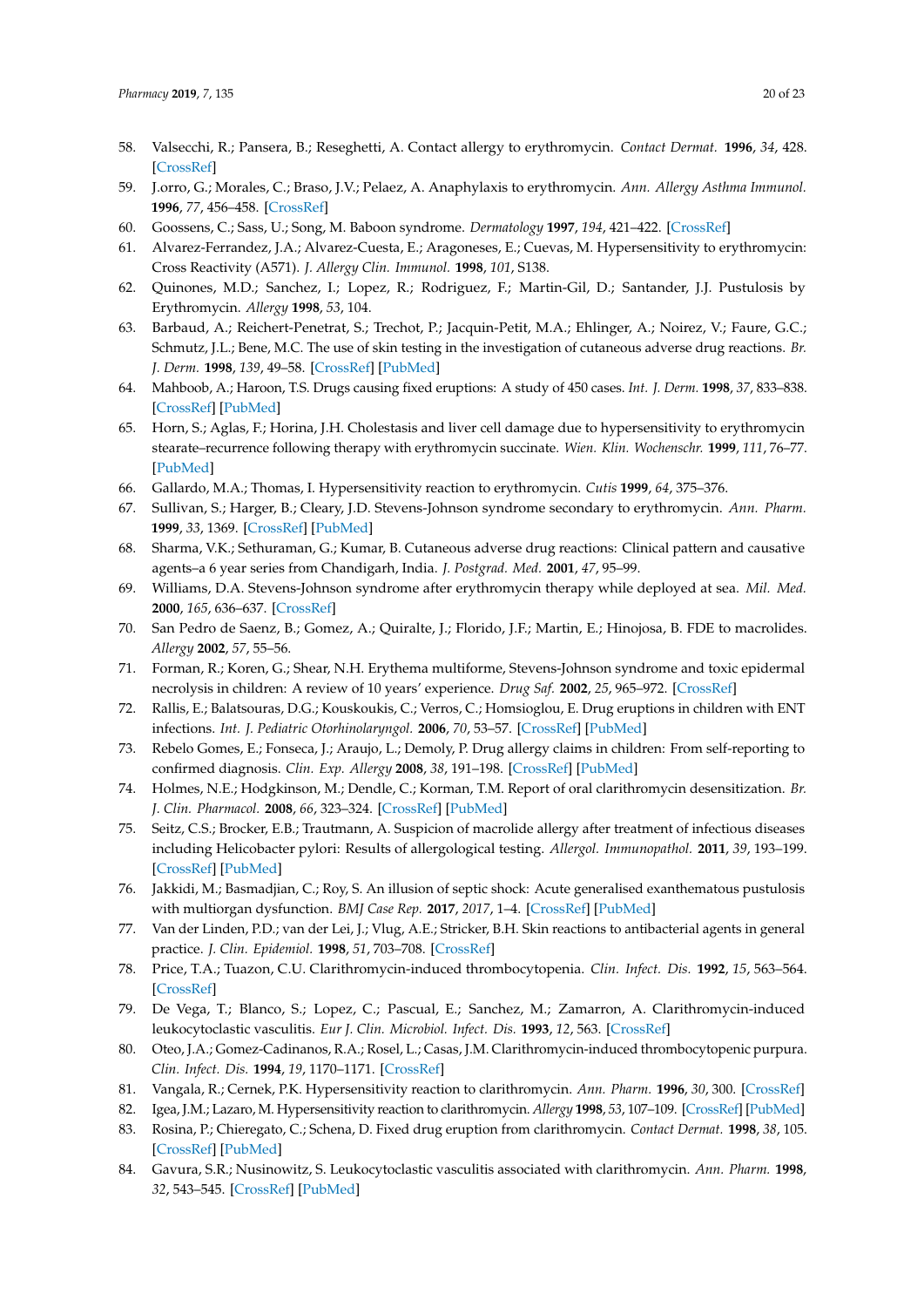- <span id="page-20-19"></span><span id="page-20-18"></span><span id="page-20-17"></span><span id="page-20-16"></span><span id="page-20-15"></span><span id="page-20-14"></span><span id="page-20-13"></span><span id="page-20-12"></span><span id="page-20-11"></span>85. Goldberg, E.I.; Shoji, T.; Sapadin, A.N. Henoch-Schonlein purpura induced by clarithromycin. *Int. J. Derm.* **1999**, *38*, 706–708. [\[CrossRef\]](http://dx.doi.org/10.1046/j.1365-4362.1999.00741.x) [\[PubMed\]](http://www.ncbi.nlm.nih.gov/pubmed/10517691)
- <span id="page-20-20"></span>86. Hamamoto, Y.; Ohmura, A.; Kinoshita, E.; Muto, M. Fixed drug eruption due to clarithromycin. *Clin. Exp. Derm.* **2001**, *26*, 48–49. [\[CrossRef\]](http://dx.doi.org/10.1046/j.1365-2230.2001.00760.x) [\[PubMed\]](http://www.ncbi.nlm.nih.gov/pubmed/11260179)
- <span id="page-20-21"></span>87. Gangemi, S.; Ricciardi, L.; Fedele, R.; Isola, S.; Purello-D'Ambrosio, F. Immediate reaction to clarithromycin. *Allergol. Immunopathol.* **2001**, *29*, 31–32. [\[CrossRef\]](http://dx.doi.org/10.1016/S0301-0546(01)79013-1)
- <span id="page-20-23"></span><span id="page-20-22"></span><span id="page-20-3"></span>88. Masia, M.; Gutierrez, F.; Jimeno, A.; Navarro, A.; Borras, J.; Matarredona, J.; Martin-Hidalgo, A. Fulminant hepatitis and fatal toxic epidermal necrolysis (Lyell disease) coincident with clarithromycin administration in an alcoholic patient receiving disulfiram. therapy. *Arch. Int. Med.* **2002**, *162*, 474–476. [\[CrossRef\]](http://dx.doi.org/10.1001/archinte.162.4.474) [\[PubMed\]](http://www.ncbi.nlm.nih.gov/pubmed/11863483)
- <span id="page-20-24"></span>89. Borras-Blasco, J.; Enriquez, R.; Amoros, F.; Cabezuelo, J.B.; Navarro-Ruiz, A.; Perez, M.; Fernandez, J. Henoch-Schonlein purpura associated with clarithromycin. Case report and review of literature. *Int. J. Clin. Pharmacol. Ther.* **2003**, *41*, 213–216. [\[CrossRef\]](http://dx.doi.org/10.5414/CPP41213)
- <span id="page-20-25"></span><span id="page-20-8"></span>90. Terzano, C.; Petroianni, A. Clarithromycin and pulmonary infiltration with eosinophilia. *BMJ* **2003**, *326*, 1377–1378. [\[CrossRef\]](http://dx.doi.org/10.1136/bmj.326.7403.1377)
- <span id="page-20-26"></span><span id="page-20-4"></span>91. Baz, K.; Ikizoglu, G.; Yazici, A.C.; Kokturk, A.; Tiftik, N.; Apa, D.D.; Demirseren, D. Fatal aplastic anaemia in a patient with clarithromycin-induced toxic epidermal necrolysis. *J. Eur. Acad. Derm. Venereol.* **2004**, *18*, 104–105. [\[CrossRef\]](http://dx.doi.org/10.1111/j.1468-3083.2004.00772.x)
- <span id="page-20-27"></span>92. Ohnishi, H.; Abe, M.; Yokoyama, A.; Hamada, H.; Ito, R.; Hirayama, T.; Nishimura, K.; Higaki, J. Clarithromycin-induced eosinophilic pneumonia. *Int. Med.* **2004**, *43*, 231–235. [\[CrossRef\]](http://dx.doi.org/10.2169/internalmedicine.43.231) [\[PubMed\]](http://www.ncbi.nlm.nih.gov/pubmed/15098607)
- 93. Alonso, J.C.; Melgosa, A.C.; Gonzalo, M.J.; Garcia, C.M. Fixed drug eruption on the tongue due to clarithromycin. *Contact Dermat.* **2005**, *53*, 121–122. [\[CrossRef\]](http://dx.doi.org/10.1111/j.0105-1873.2005.0650h.x) [\[PubMed\]](http://www.ncbi.nlm.nih.gov/pubmed/16033413)
- <span id="page-20-28"></span>94. Khaldi, N.; Miras, A.; Gromb, S. Toxic epidermal necrolysis and clarithromycin. *Can J. Clin. Pharmcol.* **2005**, *12*, e264–e268.
- <span id="page-20-29"></span><span id="page-20-1"></span>95. Dore, J.; Salisbury, R.E. Morbidity and mortality of mucocutaneous diseases in the pediatric population at a tertiary care center. *J. Burn Care Res.* **2007**, *28*, 865–870. [\[CrossRef\]](http://dx.doi.org/10.1097/BCR.0b013e318159a3c7) [\[PubMed\]](http://www.ncbi.nlm.nih.gov/pubmed/17925657)
- <span id="page-20-30"></span>96. Clayton, T.H.; Barry, J.; Fitzgerald, D.; Watson, R.; Irvine, A.D. Clarithromycin suspension-associated toxic epidermal necrolysis in a 2-year-old girl. *Clin. Exp. Derm.* **2007**, *32*, 755–756. [\[CrossRef\]](http://dx.doi.org/10.1111/j.1365-2230.2007.02504.x) [\[PubMed\]](http://www.ncbi.nlm.nih.gov/pubmed/17714526)
- <span id="page-20-31"></span>97. Lange, L.; Koningsbruggen, S.V.; Rietschel, E. Questionnaire-based survey of lifetime-prevalence and character of allergic drug reactions in German children. *Pediatr Allergy Immunol.* **2008**, *19*, 634–638. [\[CrossRef\]](http://dx.doi.org/10.1111/j.1399-3038.2007.00702.x) [\[PubMed\]](http://www.ncbi.nlm.nih.gov/pubmed/18221471)
- <span id="page-20-32"></span><span id="page-20-5"></span>98. Ben-Shoshan, M.; Moore, A.; Primeau, M.N. Anaphylactic reaction to clarithromycin in a child. *Allergy* **2009**, *64*, 962–963. [\[CrossRef\]](http://dx.doi.org/10.1111/j.1398-9995.2009.01990.x)
- 99. Mori, F.; Barni, S.; Pucci, N.; Rossi, E.; Azzari, C.; de Martino, M.; Novembre, E. Sensitivity and specificity of skin tests in the diagnosis of clarithromycin allergy. *Ann. Allergy Asthma Immunol.* **2010**, *104*, 417–419. [\[CrossRef\]](http://dx.doi.org/10.1016/j.anai.2010.03.010)
- <span id="page-20-6"></span>100. Swamy, N.; Laurie, S.A.; Ruiz-Huidobro, E.; Khan, D.A. Successful clarithromycin desensitization in a multiple macrolide-allergic patient. *Ann. Allergy Asthma Immunol.* **2010**, *105*, 489–490. [\[CrossRef\]](http://dx.doi.org/10.1016/j.anai.2010.08.018)
- <span id="page-20-9"></span>101. Mittmann, N.; Knowles, S.R.; Koo, M.; Shear, N.H.; Rachlis, A.; Rourke, S.B. Incidence of toxic epidermal necrolysis and Stevens-Johnson Syndrome in an HIV cohort: An observational, retrospective case series study. *Am. J. Clin. Derm.* **2012**, *13*, 49–54. [\[CrossRef\]](http://dx.doi.org/10.2165/11593240-000000000-00000)
- <span id="page-20-10"></span>102. Petitto, J.; Chervinskiy, S.K.; Scurlock, A.M.; Perry, T.T.; Jones, S.M.; Pesek, R.D. Successful clarithromycin desensitization in a macrolide-sensitive pediatric patient. *J. Allergy Clin. Immunol. Pract.* **2013**, *1*, 307–308. [\[CrossRef\]](http://dx.doi.org/10.1016/j.jaip.2013.01.013) [\[PubMed\]](http://www.ncbi.nlm.nih.gov/pubmed/24565493)
- 103. Malkarnekar, S.B.; Naveen, L. Fixed drug eruption due to clarithromycin. *J. Res. Pharm. Pract.* **2013**, *2*, 169–171. [\[CrossRef\]](http://dx.doi.org/10.4103/2279-042X.128152) [\[PubMed\]](http://www.ncbi.nlm.nih.gov/pubmed/24991627)
- <span id="page-20-2"></span>104. Barni, S.; Butti, D.; Mori, F.; Pucci, N.; Rossi, M.E.; Cianferoni, A.; Novembre, E. Azithromycin is more allergenic than clarithromycin in children with suspected hypersensitivity reaction to macrolides. *J. Investig. Allergol. Clin. Immunol.* **2015**, *25*, 128–132. [\[PubMed\]](http://www.ncbi.nlm.nih.gov/pubmed/25997306)
- <span id="page-20-7"></span>105. Blair, P.W.; Herrin, D.; Abaalkhail, N.; Fiser, W. DRESS syndrome presenting after initiation of mycobacterium avium complex osteomyelitis treatment. *BMJ Case Rep.* **2015**, 2015.
- <span id="page-20-0"></span>106. Guvenir, H.; Dibek Misirlioglu, E.; Capanoglu, M.; Vezir, E.; Toyran, M.; Kocabas, C.N. Proven Non-beta-LactAm. Antibiotic Allergy in Children. *Int. Arch. Allergy Immunol.* **2016**, *169*, 45–50. [\[CrossRef\]](http://dx.doi.org/10.1159/000443830) [\[PubMed\]](http://www.ncbi.nlm.nih.gov/pubmed/26954685)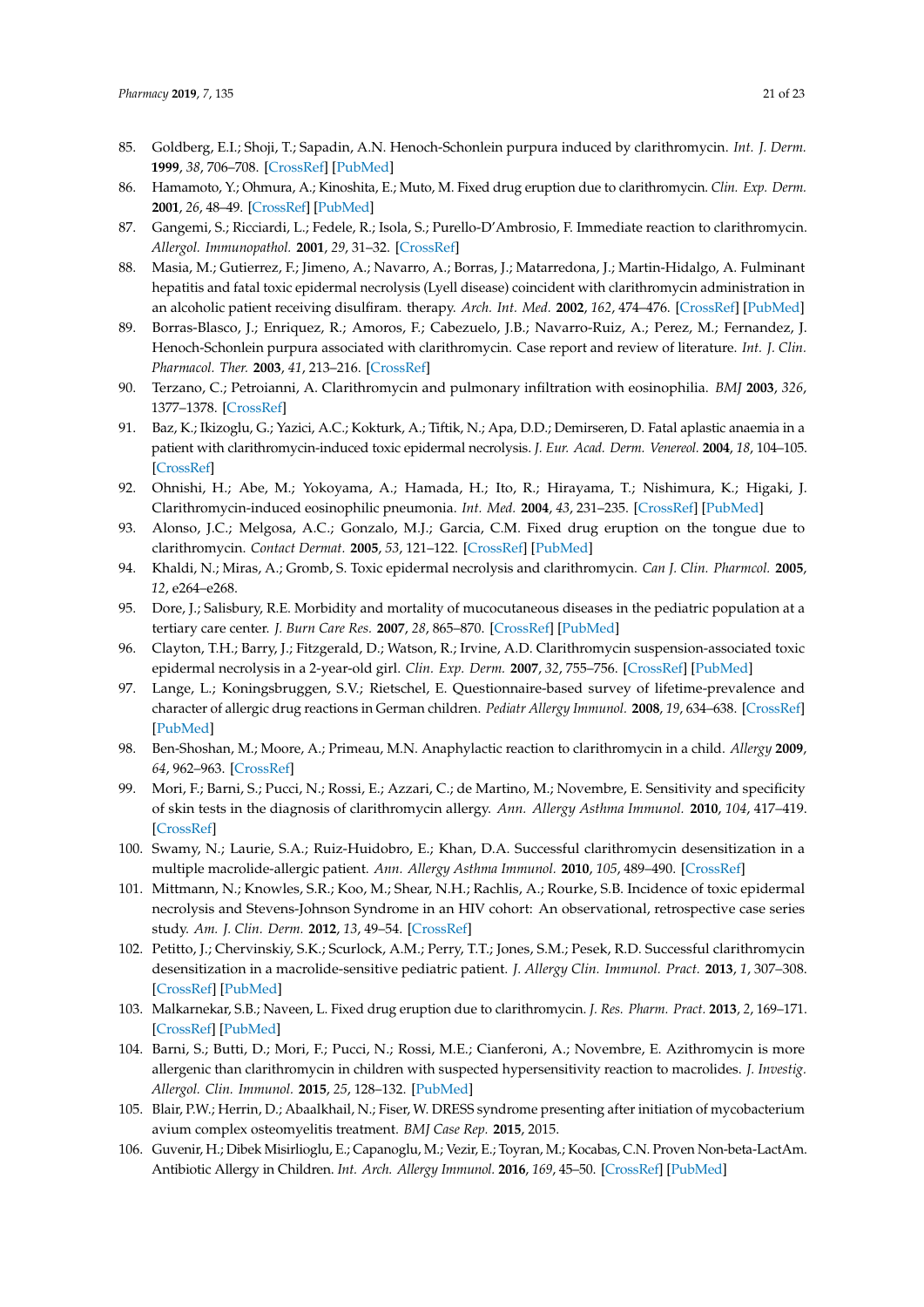- <span id="page-21-23"></span><span id="page-21-22"></span><span id="page-21-21"></span><span id="page-21-20"></span><span id="page-21-19"></span><span id="page-21-18"></span><span id="page-21-17"></span><span id="page-21-16"></span><span id="page-21-15"></span><span id="page-21-14"></span><span id="page-21-0"></span>107. Trevisi, P.; Patrizi, A.; Neri, I.; Farina, P. Toxic pustuloderma associated with azithromycin. *Clin. Exp. Derm.* **1994**, *19*, 280–281. [\[CrossRef\]](http://dx.doi.org/10.1111/j.1365-2230.1994.tb01191.x) [\[PubMed\]](http://www.ncbi.nlm.nih.gov/pubmed/8033402)
- <span id="page-21-24"></span><span id="page-21-6"></span>108. Naldi, L.; Conforti, A.; Venegoni, M.; Troncon, M.G.; Caputi, A.; Ghiotto, E.; Cocci, A.; Moretti, U.; Velo, G.; Leone, R. Cutaneous reactions to drugs. An analysis of spontaneous reports in four Italian regions. *Br. J. Clin. Pharmacol.* **1999**, *48*, 839–846. [\[CrossRef\]](http://dx.doi.org/10.1046/j.1365-2125.1999.00096.x) [\[PubMed\]](http://www.ncbi.nlm.nih.gov/pubmed/10594488)
- <span id="page-21-25"></span><span id="page-21-3"></span>109. Schissel, D.J.; Singer, D.; David-Bajar, K. Azithromycin eruption in infectious mononucleosis: A proposed mechanism of Interaction. *Cutis* **2000**, *65*, 163–166. [\[PubMed\]](http://www.ncbi.nlm.nih.gov/pubmed/10738636)
- <span id="page-21-26"></span>110. Cascaval, R.I.; Lancaster, D.J. Hypersensitivity syndrome associated with azithromycin. *Am. J. Med.* **2001**, *110*, 330–331. [\[CrossRef\]](http://dx.doi.org/10.1016/S0002-9343(00)00724-5)
- <span id="page-21-27"></span><span id="page-21-4"></span>111. Dakdouki, G.K.; Obeid, K.H.; Kanj, S.S. Azithromycin-induced rash in infectious mononucleosis. *Scand J. Infect. Dis.* **2002**, *34*, 939–941. [\[CrossRef\]](http://dx.doi.org/10.1080/0036554021000026949)
- <span id="page-21-13"></span>112. Taylor, W.R.; Richie, T.L.; Fryauff, D.J.; Ohrt, C.; Picarima, H.; Tang, D.; Murphy, G.S.; Widjaja, H.; Braitman, D.; Tjitra, E.; et al. Tolerability of azithromycin as malaria prophylaxis in adults in northeast papua, indonesia. *Antimicrob. Agents Chemother.* **2003**, *47*, 2199–2203. [\[CrossRef\]](http://dx.doi.org/10.1128/AAC.47.7.2199-2203.2003) [\[PubMed\]](http://www.ncbi.nlm.nih.gov/pubmed/12821468)
- <span id="page-21-28"></span><span id="page-21-12"></span>113. Odemis, E.; Kalyoncu, M.; Okten, A.; Yildiz, K. Azithromycin-induced leukocytoclastic vasculitis. *J. Rheumatol.* **2003**, *30*, 2292. [\[PubMed\]](http://www.ncbi.nlm.nih.gov/pubmed/14528532)
- <span id="page-21-29"></span>114. Aihara, Y.; Ito, S.; Kobayashi, Y.; Aihara, M. Stevens-Johnson syndrome associated with azithromycin followed by transient reactivation of herpes simplex virus infection. *Allergy* **2004**, *59*, 118. [\[CrossRef\]](http://dx.doi.org/10.1046/j.1398-9995.2003.00336.x) [\[PubMed\]](http://www.ncbi.nlm.nih.gov/pubmed/14674950)
- <span id="page-21-30"></span>115. Noel, M.V.; Sushma, M.; Guido, S. Cutaneous adverse drug reactions in hospitalized patients in a tertiary care center. *Indian J. Pharmacol.* **2004**, *36*, 292–295.
- 116. Brkljacic, N.; Gracin, S.; Prkacin, I.; Sabljar-Matovinovic, M.; MrzlJak, A.; Nemet, Z. Stevens-Johnson syndrome as an unusual adverse effect of azithromycin. *Acta Derm. Croat.* **2006**, *14*, 40–45.
- <span id="page-21-31"></span>117. Cummings, J.E.; Snyder, R.R.; Kelly, E.B.; Raimer, S.S. Drug-induced linear immunoglobulin A bullous dermatosis mimicking Stevens-Johnson syndrome: A case report. *Cutis* **2007**, *79*, 203–207. [\[PubMed\]](http://www.ncbi.nlm.nih.gov/pubmed/17674585)
- <span id="page-21-32"></span><span id="page-21-8"></span>118. Pursnani, A.; Yee, H.; Slater, W.; Sarswat, N. Hypersensitivity myocarditis associated with azithromycin exposure. *Ann. Int. Med.* **2009**, *150*, 225–226. [\[CrossRef\]](http://dx.doi.org/10.7326/0003-4819-150-3-200902030-00027)
- <span id="page-21-33"></span><span id="page-21-1"></span>119. Flavia Monteagudo Paz, A.; Francisco Silvestre Salvador, J.; Latorre Martinez, N.; Cuesta Montero, L.; Toledo Alberola, F. Allergic contact dermatitis caused by azithromycin in an eye drop. *Contact Dermat.* **2011**, *64*, 300–301. [\[CrossRef\]](http://dx.doi.org/10.1111/j.1600-0536.2010.01869.x) [\[PubMed\]](http://www.ncbi.nlm.nih.gov/pubmed/21480922)
- <span id="page-21-34"></span><span id="page-21-9"></span>120. Bauer, K.A.; Brimhall, A.K.; Chang, T.T. Drug reaction with eosinophilia and Systemic symptoms (DRESS) associated with azithromycin in acute Epstein-Barr virus infection. *Pediatric Derm.* **2011**, *28*, 741–743. [\[CrossRef\]](http://dx.doi.org/10.1111/j.1525-1470.2011.01558.x)
- <span id="page-21-7"></span>121. Mori, F.; Pecorari, L.; Pantano, S.; Rossi, M.E.; Pucci, N.; De Martino, M.; Novembre, E. Azithromycin anaphylaxis in children. *Int. J. Immunopathol. Pharmacol.* **2014**, *27*, 121–126. [\[CrossRef\]](http://dx.doi.org/10.1177/039463201402700116)
- <span id="page-21-5"></span>122. Banerjee, I.; Mondal, S.; Sen, S.; Tripathi, S.K.; Banerjee, G. Azithromycin-induced rash in a patient of infectious mononucleosis—A case report with review of literature. *J. Clin. Diagn. Res.* **2014**, *8*, HD01–HD02. [\[CrossRef\]](http://dx.doi.org/10.7860/JCDR/2014/9865.4729) [\[PubMed\]](http://www.ncbi.nlm.nih.gov/pubmed/25302218)
- <span id="page-21-2"></span>123. Mendes-Bastos, P.; Bras, S.; Amaro, C.; Cardoso, J. Non-occupational allergic contact dermatitis caused by azithromycin in an eye solution. *J. Dtsch. Derm. Ges.* **2014**, *12*, 729–730. [\[CrossRef\]](http://dx.doi.org/10.1111/ddg.12328) [\[PubMed\]](http://www.ncbi.nlm.nih.gov/pubmed/24943901)
- <span id="page-21-10"></span>124. Sriratanaviriyakul, N.; Nguyen, L.P.; Henderson, M.C.; Albertson, T.E. Drug reaction with eosinophilia and Systemic symptoms syndrome (DRESS) syndrome associated with azithromycin presenting like septic shock: A case report. *J. Med. Case Rep.* **2014**, *8*, 332. [\[CrossRef\]](http://dx.doi.org/10.1186/1752-1947-8-332) [\[PubMed\]](http://www.ncbi.nlm.nih.gov/pubmed/25297051)
- 125. Da Cunha Filho, R.R.; Bordignon, S.C.; Cassol, M.; Rastelli, G.J. Acute generalized exanthematous pustulosis by azithromycin. *Int. J. Derm.* **2015**, *54*, e247–e249. [\[CrossRef\]](http://dx.doi.org/10.1111/ijd.12778) [\[PubMed\]](http://www.ncbi.nlm.nih.gov/pubmed/25784092)
- 126. Das, A.; Sancheti, K.; Podder, I.; Das, N.K. Azithromycin induced bullous fixed drug eruption. *Indian J. Pharmacol.* **2016**, *48*, 83–85. [\[CrossRef\]](http://dx.doi.org/10.4103/0253-7613.174565) [\[PubMed\]](http://www.ncbi.nlm.nih.gov/pubmed/26997729)
- 127. Nappe, T.M.; Goren-Garcia, S.L.; Jacoby, J.L. Stevens-Johnson syndrome after treatment with azithromycin: An uncommon culprit. *Am. J. Emerg. Med.* **2016**, *34*, 676 e1-3. [\[CrossRef\]](http://dx.doi.org/10.1016/j.ajem.2015.06.039) [\[PubMed\]](http://www.ncbi.nlm.nih.gov/pubmed/26194400)
- 128. Campanon-Toro, M.V.; Sierra, O.; Moreno, E.; Sobrino-Garcia, M.; Gracia-Bara, M.T.; Davila, I. Acute generalized exanthematous pustulosis (AGEP) induced by azithromycin. *Contact Dermat.* **2017**, *76*, 363–364. [\[CrossRef\]](http://dx.doi.org/10.1111/cod.12717)
- <span id="page-21-11"></span>129. Kobayashi, A.; Takasawa, R.; Takasawa, K.; Nishioka, M.; Kaneko, M.; Ono, H.; Maekawa, T.; Morio, T.; Shimohira, M. An infant case of severe hypereosinophilia and Systemic symptoms with multiple drug hypersensitivity and reactivation of cytomegalovirus and BK virus. *Allergol. Int.* **2017**, *66*, 479–481. [\[CrossRef\]](http://dx.doi.org/10.1016/j.alit.2016.10.002)